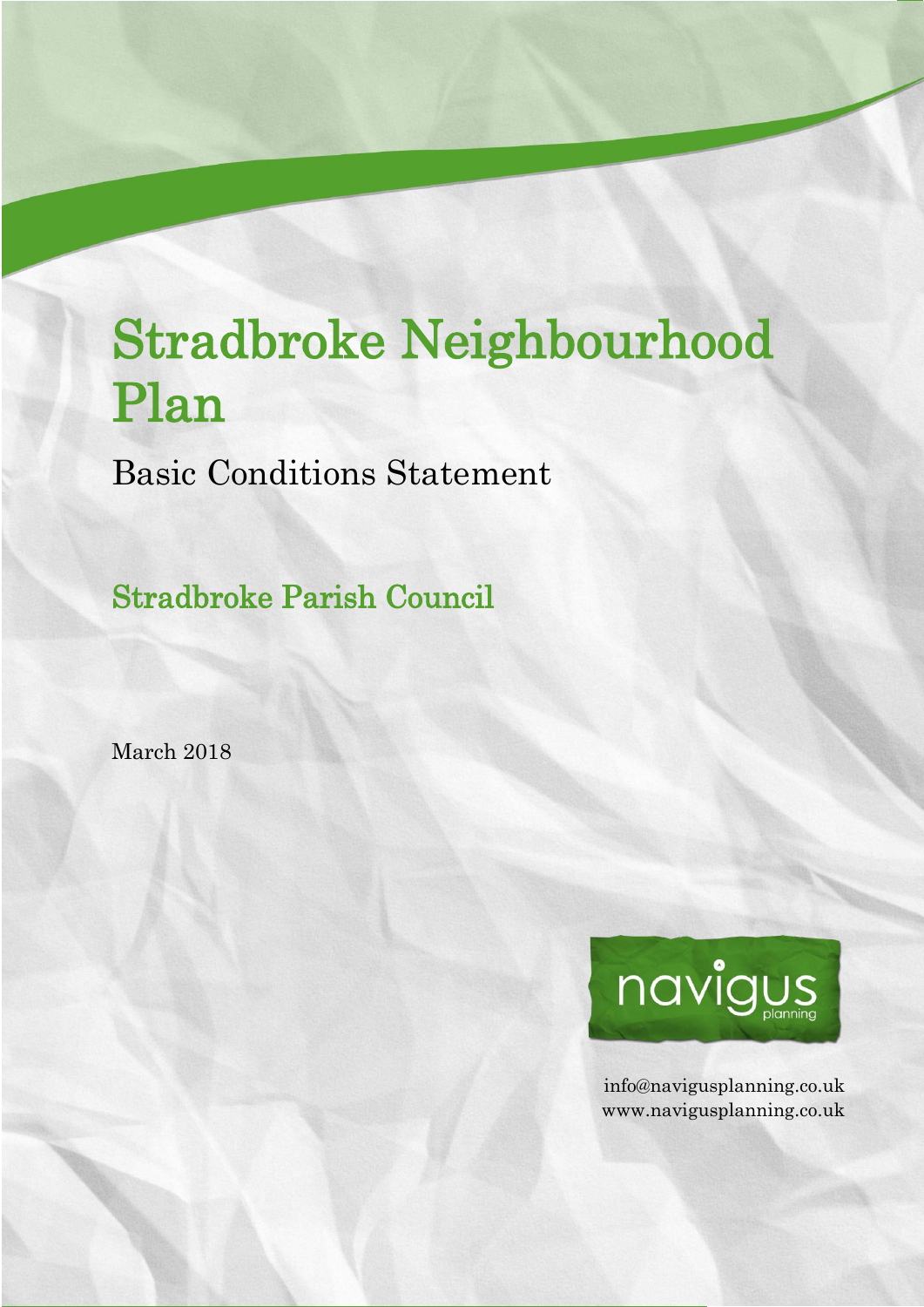# Table of Contents

| 4. Basic Condition 5 – General Conformity with the Strategic Policies of the Development Plan  16 |  |
|---------------------------------------------------------------------------------------------------|--|
|                                                                                                   |  |
|                                                                                                   |  |
|                                                                                                   |  |

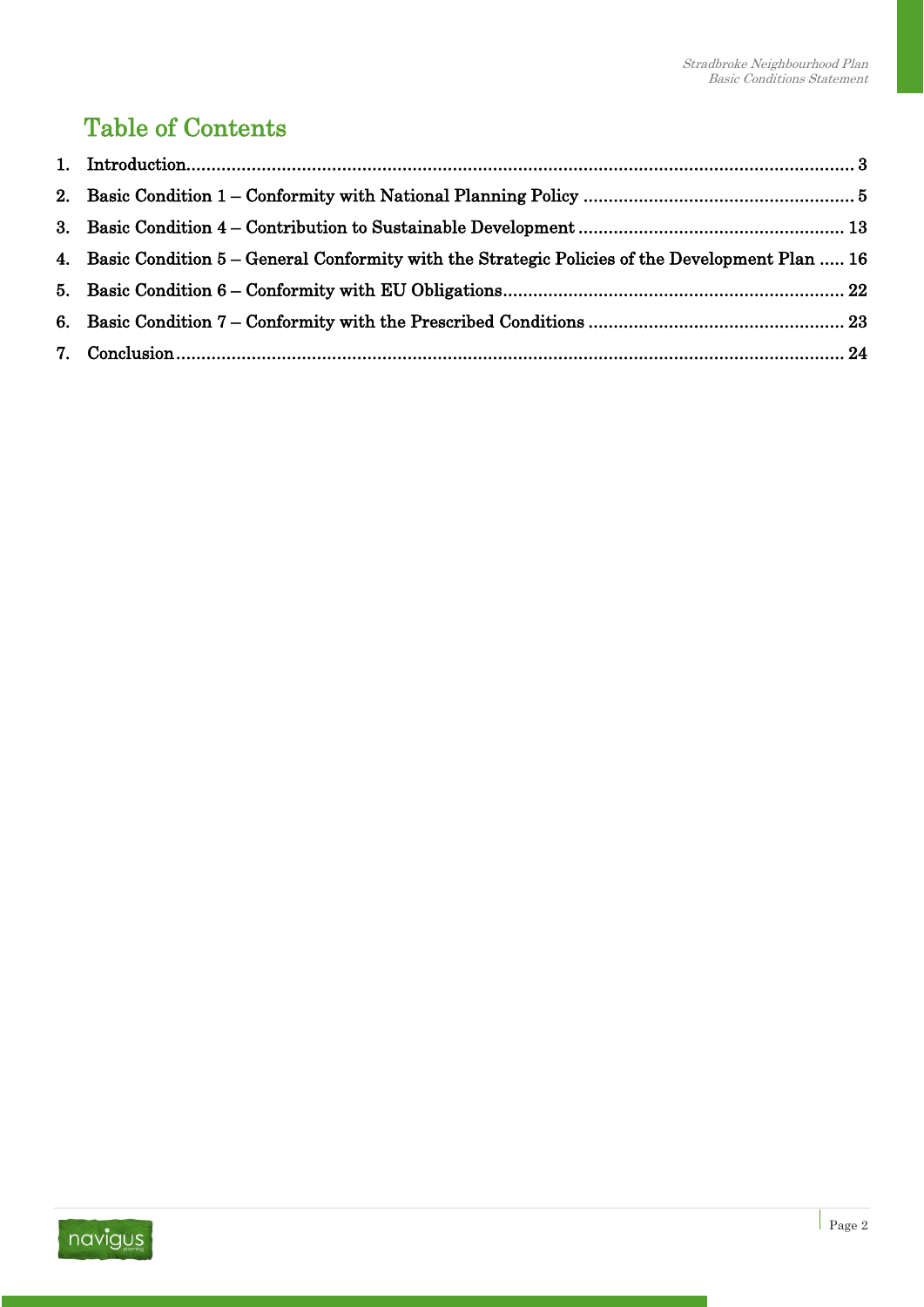### <span id="page-2-0"></span>1. Introduction

- 1.1. This basic conditions statement has been produced to accompany the Stradbroke Neighbourhood Plan (or SNP).
- 1.2. The relevant legal framework for the preparation and making of neighbourhood plans is supported by the Localism Act 2011 and the Neighbourhood Planning Act 2017 and found in the:
	- Town and Country Planning Act 1990: ss. 61F, 61I, 61M-P and Schedule 4B
	- Planning and Compulsory Purcahse Act 2004: ss 38A-C
	- Neighbourhood Planning (General) Regulations 2012 (2012 No.637) (As Amended)
- 1.3. Paragraph 8(2) of Schedule 4B to the Town & Country Planning Act 1990 requires a neighbourhood plan to meet five<sup>1</sup> basic conditions before it can proceed to a referendum. These are:
	- 1. Having regard to national policies and advice contained in guidance issued by the Secretary of State it is appropriate to make the neighbourhood plan;
	- 4. The making of the neighbourhood development plan contributes to the achievement of sustainable development;
	- 5. The making of the neighbourhood development plan is in general conformity with the strategic policies contained in the development plan for the area of the authority (or any part of that area);
	- 6. The making of the neighbourhood development plan does not breach, and is otherwise compatible with, EU obligations; and
	- 7. Prescribed conditions are met in relation to the neighbourhood plan and prescribed matters have been complied with in connection with the proposal for the neighbourhood plan. The prescribed condition is that the 'making' of the neighbourhood plan is not likely to have a significant effect on a European site (as defined in the Conservation of Habitats and Species Regulations 2012) or a European offshore marine site (as defined in the Offshore Marine Conservation (Natural Habitats etc.) Regulations 2007) (either alone or in combination with other plans or projects).
- 1.4. This document sets out how the Plan meets the Basic Conditions.

#### Key statements

- 1.5. The SNP has been prepared by the Stradbroke Neighbourhood Plan Steering Group of behalf of Stradbroke Parish Council. Mid Suffolk District Council (MSDC), as the local planning authority, designated the Stradbroke Neighbourhood Area in September 2014 to enable Stradbroke Parish Council to prepare the SNP.
- 1.6. The SNP sets out policies that relate to the development and use of land within only the Stradbroke Neighbourhood Area. The Stradbroke Neighbourhood Area as designated by LDC in September 2014 is shown in Figure 1 below.
- 1.7. The SNP does not relate to more than one neighbourhood area. It is solely related to the Stradbroke Neighbourhood Area designated by MSDC in September 2014.

<sup>&</sup>lt;sup>1</sup> There are two further basic conditions (2 and 3) which are relevant only to the making of a Neighbourhood Development Order and are therefore not considered in this document.



-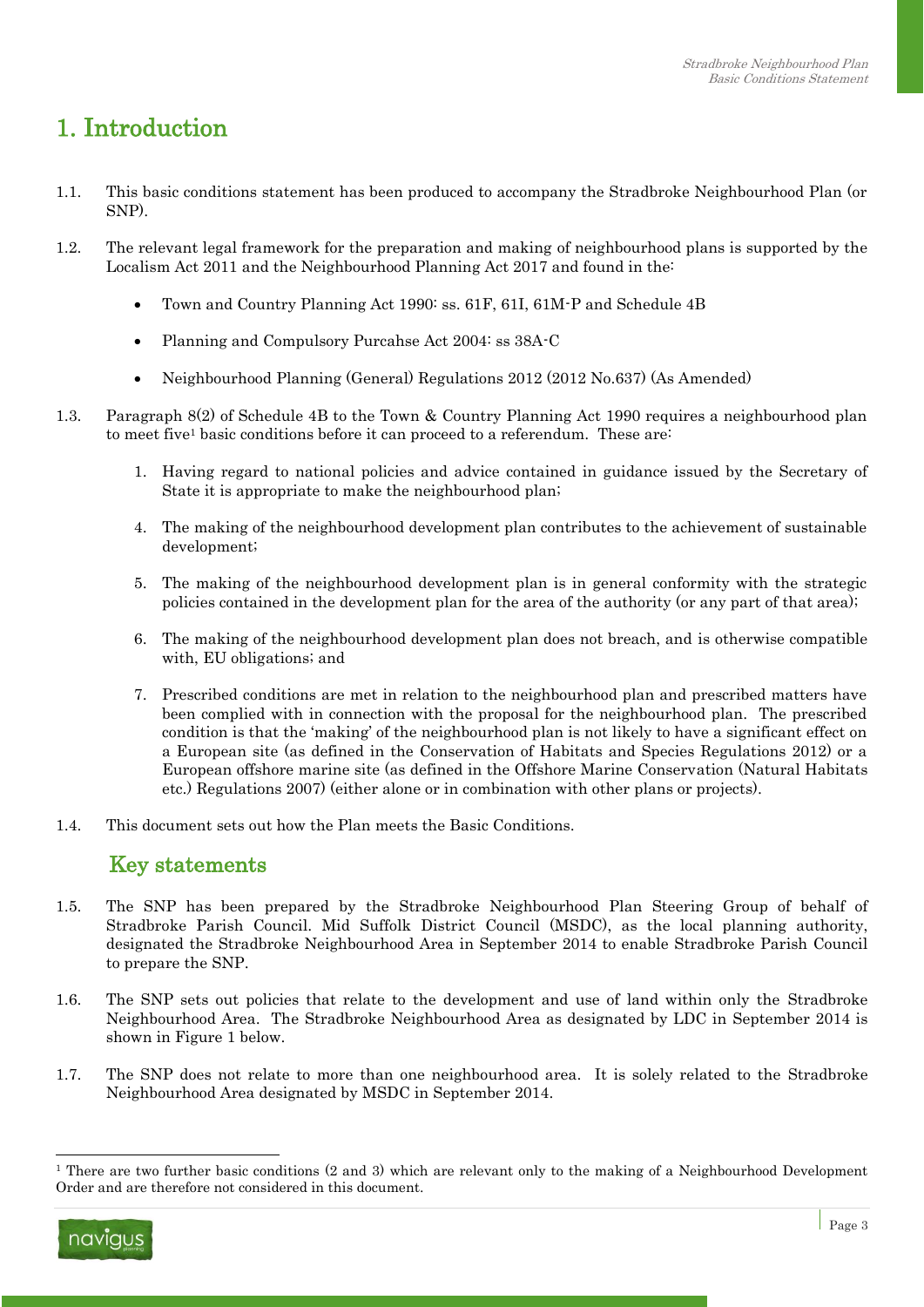- 1.8. There are no other 'made' Neighbourhood Development Plans that cover the Stradbroke Neighbourhood Area.
- 1.9. The Plan covers the period from 2016-2036. The SNP Steering Group has prepared the plan to establish a vision for the future of the parish and to set out how that vision will be realised through planning and controlling land use and development change over this plan period.



Figure 1: Stradbroke Neighbourhood Area

#### Supporting documents and evidence

1.10. The SNP is supported by a Consultation Statement, a Sustainability Appraisal incorporating Strategic Environment Assessment (with accompanying Screening and Scoping Reports), this Basic Conditions Statement, and an extensive evidence base.

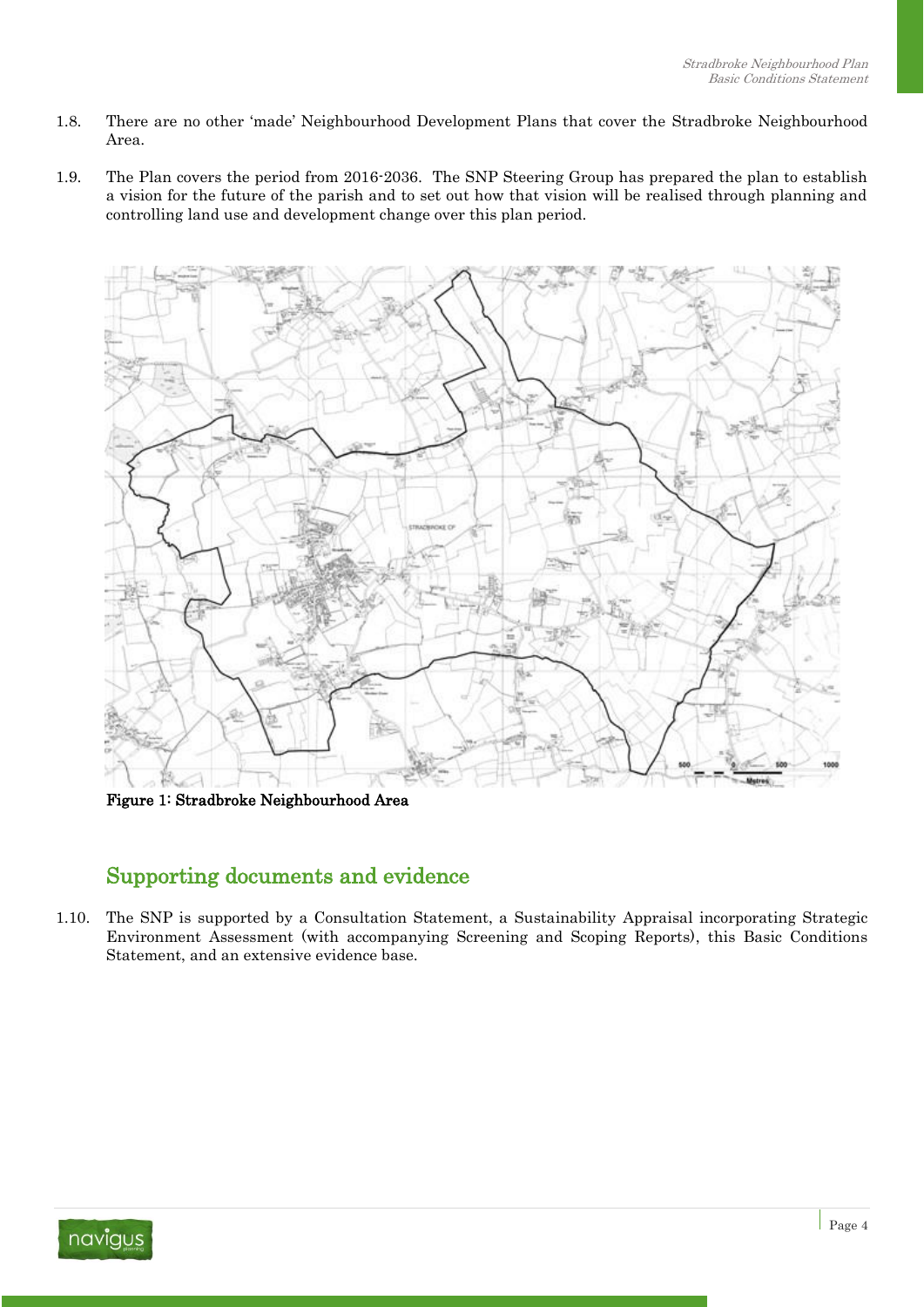## <span id="page-4-0"></span>2. Basic Condition 1 – Conformity with National Planning Policy

2.1. To meet this condition, the Plan must be shown to have regard to national policies and advice contained in guidance issued by the Secretary of State. National policy and guidance is contained within the National Planning Policy Framework (NPPF) and the Planning Practice Guidance (PPG).

#### Supporting documents and evidence

- 2.2. The NPPF has 10 key objectives which are:
	- Building a strong, competitive economy
	- Ensuring the vitality of town centres
	- Promoting sustainable transport
	- Supporting high quality communications infrastructure
	- Delivering a wide choice of high quality homes
	- Requiring good design
	- Promoting healthy communities
	- Meeting the challenge of climate change, flooding and coastal change
	- Conserving and enhancing the natural environment
	- Conserving and enhancing the historic environment
- 2.3. This statement explains how the SNP contributes to meeting these objectives and also notes the specific national policies that the SNP is intended to support and supplement.
- 2.4. The Stradbroke Neighbourhood Plan has 12 principal objectives. These are summarised in Table 2.1 alongside the NPPF goals that each objective seeks to address.

#### Table 2.1: Assessment of the SNP objectives against NPPF goals

| Plan objective                                                                                                                                                                                                           | Relevant NPPF goal                                                                                                                                                                                                   |
|--------------------------------------------------------------------------------------------------------------------------------------------------------------------------------------------------------------------------|----------------------------------------------------------------------------------------------------------------------------------------------------------------------------------------------------------------------|
| Place                                                                                                                                                                                                                    |                                                                                                                                                                                                                      |
| <b>PL1: Infrastructure and Services</b><br>Support the community of Stradbroke with first<br>rate infrastructure that includes an expanded<br>range of utilities, improved highways, telecom and<br>internet services    | quality<br>high<br>Supporting<br>communications<br>٠<br>infrastructure<br>Supporting a prosperous rural economy<br>$\bullet$<br>Building a strong, competitive economy<br>$\bullet$                                  |
| <b>PL2: Built Environment</b><br>Allocate sites for development that retain the<br>historic crossroads shape and character of the<br>village and manage parking and traffic issues.                                      | Delivering a wide choice of high quality homes<br>$\bullet$<br>Promoting sustainable transport<br>$\bullet$<br>Conserving and enhancing<br>the<br>historic<br>$\bullet$<br>environment<br>Requiring good design<br>٠ |
| <b>PL3: Transport and Movement</b><br>Mitigate and manage critical highway pinch<br>points and reduce travel by car or lorry within the<br>village by improving internal connectivity and<br>alternative travel options. | Supporting a prosperous rural economy<br>٠<br>Promoting sustainable transport<br>$\bullet$<br>Promoting healthy communities<br>$\bullet$                                                                             |

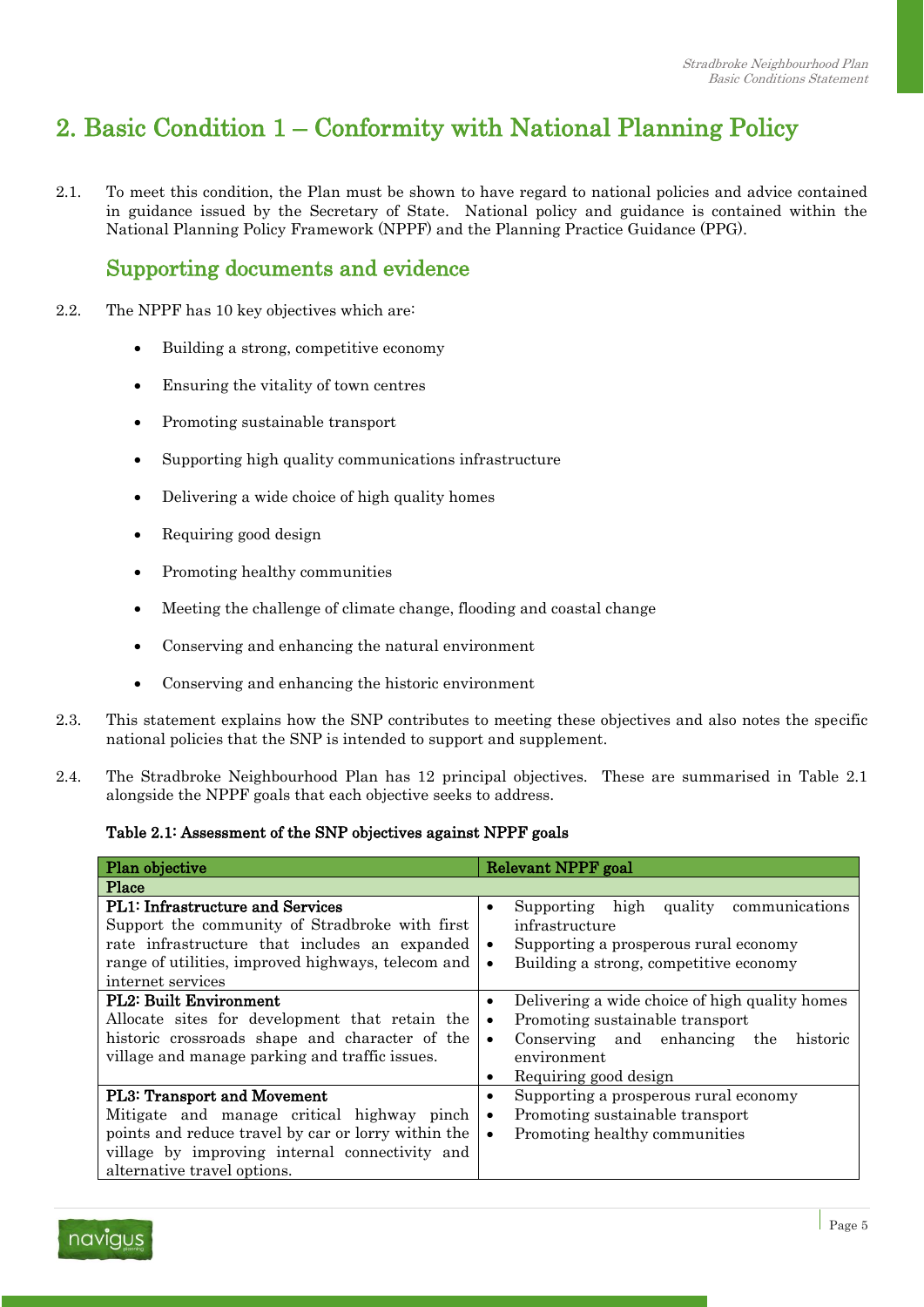| Plan objective                                           | <b>Relevant NPPF</b> goal                                      |
|----------------------------------------------------------|----------------------------------------------------------------|
| PL4: Business                                            | Building a strong, competitive economy<br>$\bullet$            |
| Support local business growth and employment             | Supporting a prosperous rural economy<br>$\bullet$             |
| and<br>actively<br>seek<br>further<br>opportunities      |                                                                |
| employment<br>generating opportunities<br>which          |                                                                |
| directly contribute to the welfare<br>of the             |                                                                |
| community.                                               |                                                                |
| PL5: Design                                              | Delivering a wide choice of high quality homes<br>$\bullet$    |
| Ensure development respects the historical build         | Requiring good design<br>$\bullet$                             |
| pattern and style whilst also encouraging design         | Conserving and enhancing<br>the<br>$\bullet$<br>historic       |
| for the future through innovation.                       | environment                                                    |
|                                                          | Meeting the challenge of climate change,<br>$\bullet$          |
|                                                          | flooding and coastal change                                    |
| PL6: Environment                                         | Supporting a prosperous rural economy<br>$\bullet$             |
| Promote community safety including issues of             | Requiring good design<br>$\bullet$                             |
| pollution, the green economy and protect and             | Promoting healthy communities<br>$\bullet$                     |
| nurture green spaces and assets of community             | Meeting the challenge of climate change,<br>$\bullet$          |
| value.                                                   | flooding and coastal change                                    |
|                                                          | Conserving<br>and<br>enhancing<br>the<br>natural<br>$\bullet$  |
|                                                          | environment                                                    |
|                                                          | Conserving<br>and<br>enhancing<br>historic<br>the<br>$\bullet$ |
|                                                          | environment                                                    |
| People                                                   |                                                                |
| <b>PE1: Education</b>                                    | Building a strong, competitive economy<br>$\bullet$            |
| Support the growing and changing needs of                | Promoting healthy communities<br>$\bullet$                     |
| education for all ages and in particular, provide        |                                                                |
| for the needs of the local primary and secondary         |                                                                |
| schools.                                                 |                                                                |
| PE2: Health                                              | Promoting healthy communities<br>$\bullet$                     |
| Expand the range of health care services available       | Delivering a wide choice of high quality homes<br>$\bullet$    |
| to local residents, as well as addressing the            |                                                                |
| residential and care needs of the community as it        |                                                                |
| ages.<br>PE3: Sport and Leisure                          | Promoting healthy communities                                  |
| Deliver facilities that promote leisure                  | $\bullet$                                                      |
| and<br>recreation facilities for all ages and abilities. | Requiring good design<br>$\bullet$                             |
| PE4: Community                                           | Building a strong, competitive economy                         |
| Increase community self-sufficiency and resilience       | Supporting a prosperous rural economy<br>$\bullet$             |
| by expanding the retail base and range of village        | Promoting healthy communities<br>$\bullet$                     |
| community services.                                      |                                                                |
| PE5: Housing                                             | $\bullet$<br>Building a strong, competitive economy            |
| Provide homes that meet the changing needs of            | Delivering a wide choice of high quality homes<br>$\bullet$    |
| Stradbroke in terms of affordability, size, type and     | Requiring good design<br>$\bullet$                             |
| tenure that will allow families and single people to     | Promoting healthy communities<br>$\bullet$                     |
| settle, grow and continue to the live in the village.    |                                                                |
| PE6: Transport (non-policy)                              | Building a strong, competitive economy<br>$\bullet$            |
| To achieve improved transport to services at             | Promoting sustainable transport<br>$\bullet$                   |
| distance, especially educational services for post-      | Promoting healthy communities<br>$\bullet$                     |
| 16 students.                                             |                                                                |

Table 2.2 sets out each policy of the SNP alongside the policies in the NPPF that is has had regard to and analyses how each Plan policy contributes to achieving the key objectives of the NPPF.

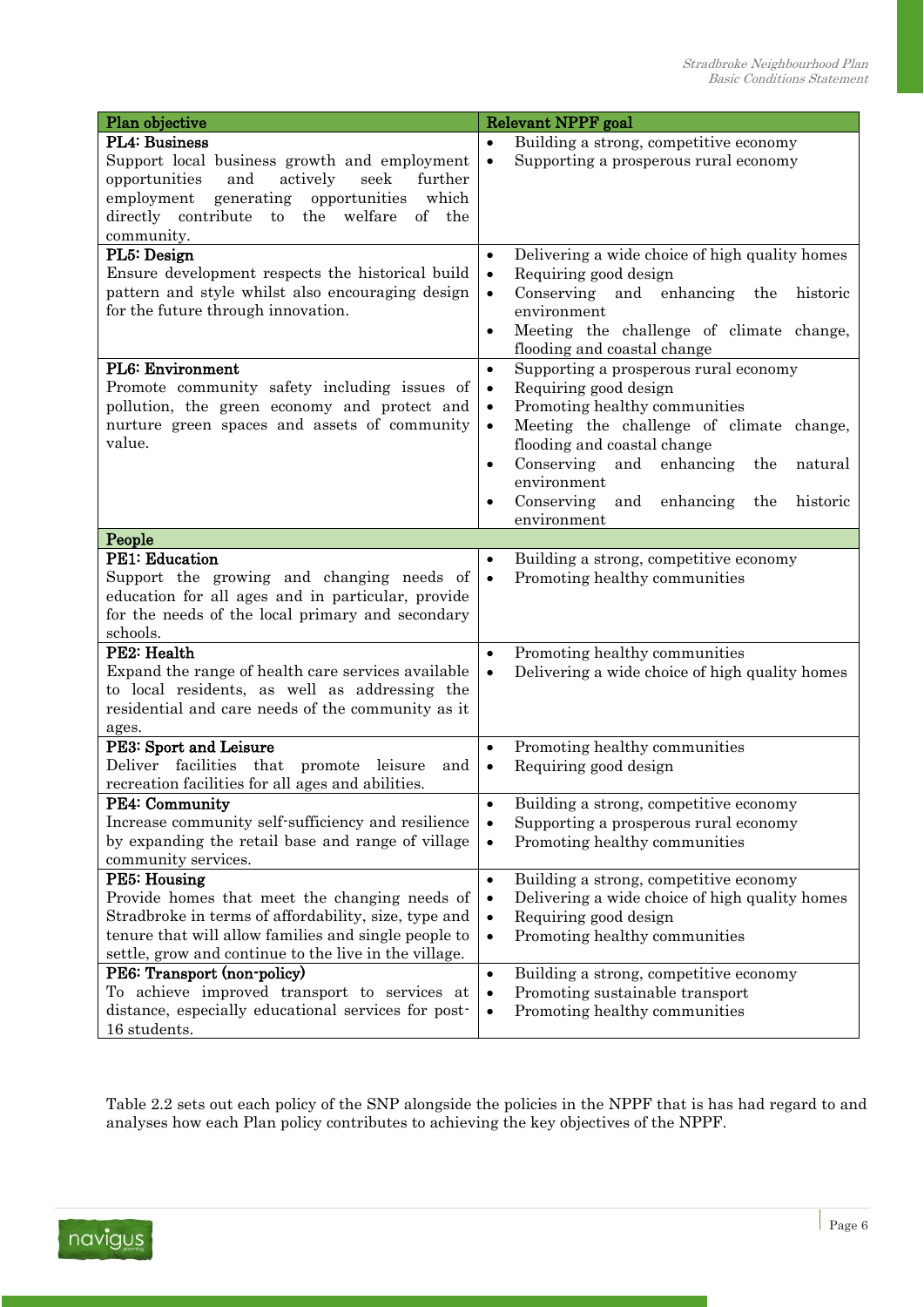| Policy Title and<br>Reference                                      | <b>NPPF</b> Reference<br>(paragraph)                                                          | Commentary                                                                                                                                                                                                                                                                                                                                                                                                                                                                                                                                                                                                                                                                                                                                                                                                 |
|--------------------------------------------------------------------|-----------------------------------------------------------------------------------------------|------------------------------------------------------------------------------------------------------------------------------------------------------------------------------------------------------------------------------------------------------------------------------------------------------------------------------------------------------------------------------------------------------------------------------------------------------------------------------------------------------------------------------------------------------------------------------------------------------------------------------------------------------------------------------------------------------------------------------------------------------------------------------------------------------------|
| <b>Policy STRAD1:</b><br>Development<br>Strategy and<br>Principles | 9, 10, 17, 28, 29, 42,<br>47, 50, 55, 56, 57,<br>58, 60, 61, 64, 70,<br>72, 75, 109, 126, 131 | For the delivery of sustainable development which improves<br>the quality of the built, natural and historic environment,<br>the NPPF states that local circumstances must be taken<br>This includes the delivery of housing,<br>into account.<br>facilities and infrastructure needed by a community based<br>on evidenced local need and which reflects local character.<br>The policy takes this into account by allocating appropriate<br>sites for residential development and providing a flexible<br>approach to the delivery of certain types of development<br>adjacent to the settlement boundary. It does this whilst also<br>outlining requirements for high quality design, the<br>provision of community facilities, and the delivery of<br>adequate infrastructure (i.e. off-road parking). |
| <b>Policy STRAD2:</b><br><b>Design Principles</b>                  | 17, 28, 56, 57, 58,<br>60, 61, 69, 96, 97                                                     | National policy states the importance of good design as a<br>key element of delivering sustainable development for the<br>long term by integrating new development into the natural,<br>built and historic environment. The NPPF directs that<br>design policies should avoid prescription whilst reinforcing<br>local distinctiveness. The policy conforms with this by<br>seeking to secure high quality design and good standard of<br>safety and amenity that respects the scale and character of<br>the existing buildings and surroundings of Stradbroke,<br>importantly considering its rural and natural setting.                                                                                                                                                                                  |
| <b>Policy STRAD3:</b><br><b>Housing Mix</b>                        | 7, 16, 17, 50, 54                                                                             | The NPPF addresses the social role of sustainable<br>development through recognising the need for a good supply<br>of housing to meet the needs of present and future<br>This should be based on up-to-date and<br>generations.<br>relevant evidence regarding the housing mix that local<br>populations are likely to need over the plan period. The<br>policy addresses this by outlining the housing mix required<br>in Stradbroke according to the size of development<br>proposals.                                                                                                                                                                                                                                                                                                                   |
| <b>Policy STRAD4:</b><br>Utilities provision                       | 17, 93, 94, 96, 97,<br>99, 100, 103                                                           | National policy stresses the importance of planning for<br>climate change which crucially must take into consideration<br>the risk of flooding and sustainable energy sources.<br>The<br><b>NPPF</b><br>that<br>policies<br>should<br>states<br>safe<br>encourage<br>development without increasing flood risk elsewhere whilst<br>designing policies to maximise renewable and low-carbon<br>The policy conforms with this by<br>energy development.<br>outlining the approach to addressing flood risk in respect of<br>the drainage network of Stradbroke.<br>The policy also<br>conforms by encouraging development proposals which<br>incorporate self-sufficient solutions which do not increase<br>the load on the utilities network.                                                               |
| Policy STRAD5:<br>Flood mitigation                                 | 17, 93, 94, 99, 100,<br>101, 102, 103                                                         | The NPPF requires that development should not increase<br>flood risk elsewhere, and that priority should be given to<br>the use of sustainable drainage systems.<br>The policy<br>conforms by reaffirming this, requiring development<br>proposals to manage flood risk through the use of<br>Sustainable Drainage Systems (SuDs). It also conforms by<br>requiring developments to consider the hierarchy of<br>drainage options in the discharge of water, including its<br>management.                                                                                                                                                                                                                                                                                                                  |

| Table 2.2: Assessment of how each policy in the SNP conforms to the NPPF |  |  |  |  |
|--------------------------------------------------------------------------|--|--|--|--|
|--------------------------------------------------------------------------|--|--|--|--|

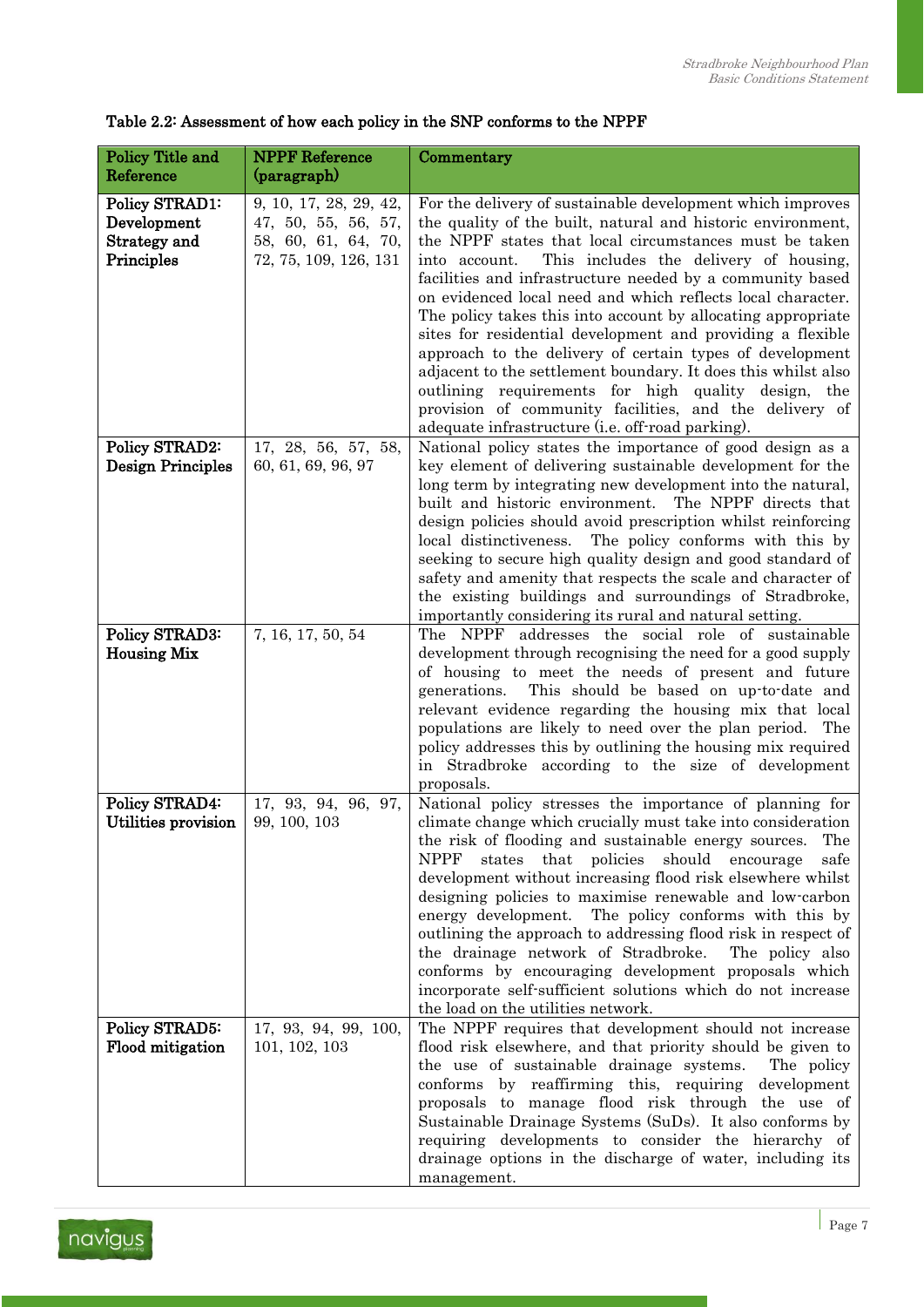| Policy Title and                                                   | <b>NPPF</b> Reference                | Commentary                                                                                                                                                                                                                                                                                                                                                                                                                                                                                                                                                                                                                                                         |
|--------------------------------------------------------------------|--------------------------------------|--------------------------------------------------------------------------------------------------------------------------------------------------------------------------------------------------------------------------------------------------------------------------------------------------------------------------------------------------------------------------------------------------------------------------------------------------------------------------------------------------------------------------------------------------------------------------------------------------------------------------------------------------------------------|
| Reference                                                          | (paragraph)                          |                                                                                                                                                                                                                                                                                                                                                                                                                                                                                                                                                                                                                                                                    |
| Policy STRAD6:<br><b>Education and</b><br>health<br>infrastructure | 7, 17, 29, 30, 35, 37,<br>39, 70, 72 | National policy states that an important aspect of<br>delivering sustainable development is the provision of key<br>infrastructure to serve local areas, including education and<br>health facilities. Great weight should be given to the need<br>to expand or alter schools, which includes the consideration<br>of related infrastructure like transport.<br>The policy<br>addresses this by specifying the need for expanded<br>educational and health services in Stradbroke<br>and<br>encouraging their provision.                                                                                                                                           |
| <b>Policy STRAD7:</b>                                              | 7, 17, 28, 70                        | The NPPF defines sustainable development as economic,                                                                                                                                                                                                                                                                                                                                                                                                                                                                                                                                                                                                              |
| Community                                                          |                                      | social and environmental. In delivering the social aspect,                                                                                                                                                                                                                                                                                                                                                                                                                                                                                                                                                                                                         |
| infrastructure                                                     |                                      | national policy states that development should support<br>community wellbeing, taking into account strategies which<br>positively plan to improve health and social wellbeing by<br>delivering sufficient community facilities.<br>The NPPF<br>specifies a particular importance for the provision and<br>retention of community facilities and services in villages.<br>The policy seeks to address this by requiring the retention<br>of existing facilities. The policy also encourages the<br>delivery of new community facilities and open spaces as<br>Stradbroke, including as part of certain site allocations.                                            |
| <b>Policy STRAD8:</b>                                              | 17, 29, 34, 35, 41,                  | The NPPF states that developments should encourage the                                                                                                                                                                                                                                                                                                                                                                                                                                                                                                                                                                                                             |
| <b>Highway</b> access                                              | 58, 69, 75                           | use of sustainable modes of transport and that they should                                                                                                                                                                                                                                                                                                                                                                                                                                                                                                                                                                                                         |
| and pedestrian<br>movement                                         |                                      | give people real choices in the way they move, including<br>giving priority to pedestrian movement. This includes the                                                                                                                                                                                                                                                                                                                                                                                                                                                                                                                                              |
|                                                                    |                                      | provision of designs which promote safety and a high<br>quality public realm which encourages these modes of<br>transport to be utilised and minimises conflict with other<br>modes of transport. National policy specifies that plans<br>should identify and protect sites and routes which are<br>critical in the development infrastructure to widen<br>transport choice. The policy conforms by identifying two<br>key pedestrian routes through Stradbroke and encouraging<br>the protection and enhancement of these routes in the<br>design and location of new development, particularly as<br>these routes lead to key local services within the village. |
| Policy STRAD9:<br>New estate roads                                 | 58                                   | National policy states that development should support<br>local transport networks whilst taking into account fully<br>the flood risk and water supply and demand considerations<br>of new development. National policy also states that new                                                                                                                                                                                                                                                                                                                                                                                                                       |
|                                                                    |                                      | developments provide opportunities to reduce the causes<br>and impacts of flooding and gives priority to use of                                                                                                                                                                                                                                                                                                                                                                                                                                                                                                                                                    |
|                                                                    |                                      | sustainable drainage systems. The policy addresses this by<br>seeking to ensure that drainage networks are accessible<br>and easy to manage.                                                                                                                                                                                                                                                                                                                                                                                                                                                                                                                       |
| Policy STRAD10:                                                    | 17, 29, 35, 39, 57                   | The NPPF states the importance of achieving accessible                                                                                                                                                                                                                                                                                                                                                                                                                                                                                                                                                                                                             |
| Parking provision                                                  |                                      | development which promotes high quality public space with<br>clear pedestrian routes. New development should consider<br>walking and cycling and be focused in locations which can<br>be made sustainable. Whilst it should give priority to<br>pedestrian and cycle movements, it should also consider<br>local levels of car ownership and the limited alternatives to<br>the private car for wider movement. The policy addresses<br>this by requiring development to provide adequate off-road<br>parking provision to meet its own needs whilst producing a                                                                                                   |

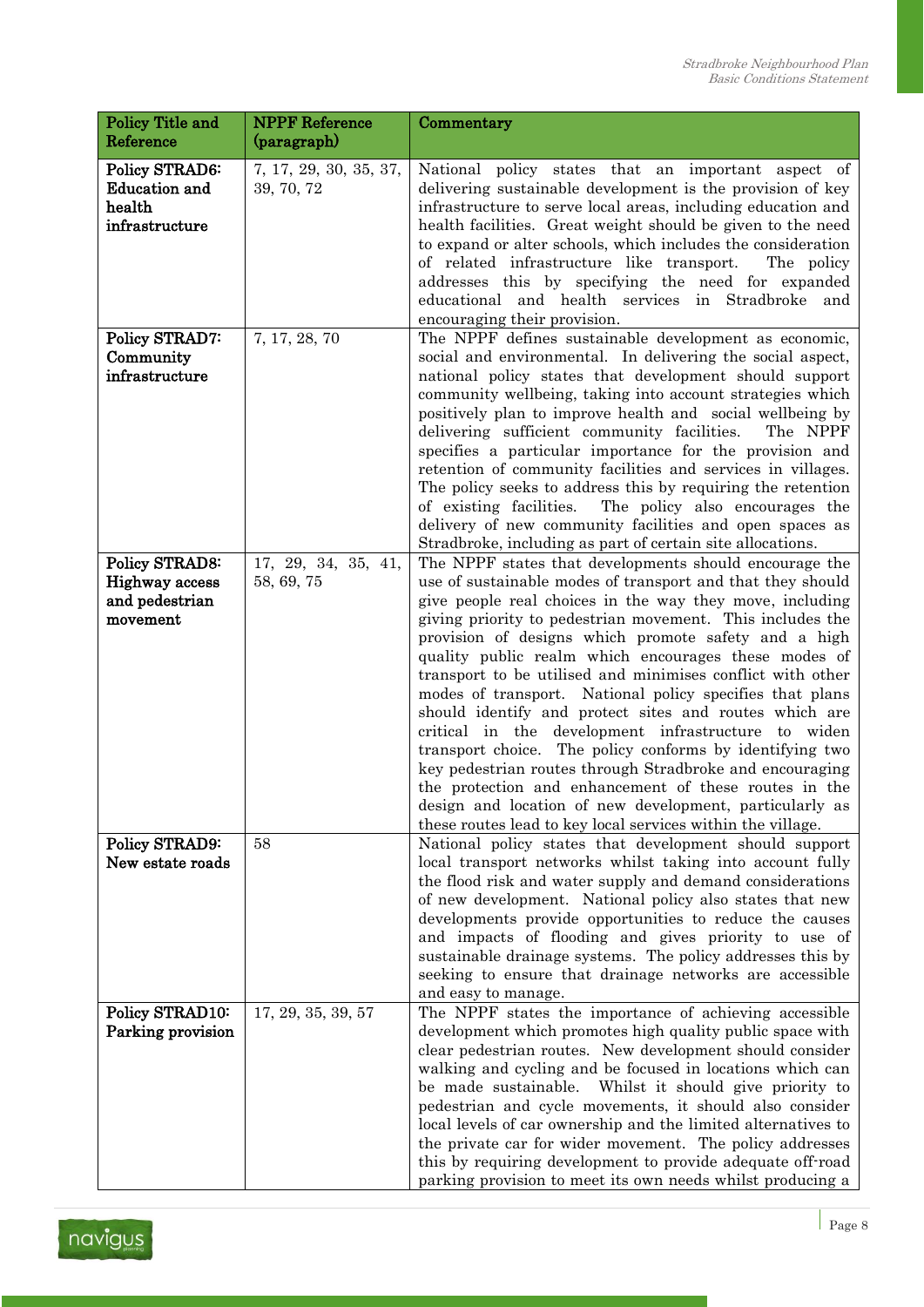| Policy Title and                                       | <b>NPPF</b> Reference                                                  | Commentary                                                                                                                                                                                                                                                                                                                                                                                                                                                                                                                                                                                                                                                                                                                                                                                                                                                      |
|--------------------------------------------------------|------------------------------------------------------------------------|-----------------------------------------------------------------------------------------------------------------------------------------------------------------------------------------------------------------------------------------------------------------------------------------------------------------------------------------------------------------------------------------------------------------------------------------------------------------------------------------------------------------------------------------------------------------------------------------------------------------------------------------------------------------------------------------------------------------------------------------------------------------------------------------------------------------------------------------------------------------|
| Reference                                              | (paragraph)                                                            |                                                                                                                                                                                                                                                                                                                                                                                                                                                                                                                                                                                                                                                                                                                                                                                                                                                                 |
|                                                        |                                                                        | high quality public realm for all users.                                                                                                                                                                                                                                                                                                                                                                                                                                                                                                                                                                                                                                                                                                                                                                                                                        |
| Policy STRAD11:<br>Local green<br>spaces               | 17, 76, 77, 78                                                         | The NPPF states the importance of empowering local<br>people to shape their surroundings, including the delivery<br>of sufficient community facilities and open spaces. National<br>policy also allows local communities to identify for<br>protection special green areas of importance through<br>neighbourhood plans. The policy conforms by identifying<br>key local green spaces that are special to the community<br>and permitting development on them only in very special<br>circumstances.                                                                                                                                                                                                                                                                                                                                                            |
| Policy STRAD12:<br>Historic<br>environment &<br>design | 56, 57, 58, 59, 60,<br>62, 64, 126, 128,<br>129, 131, 133, 135,<br>137 | The NPPF identifies good design as a key aspect of<br>sustainable development. Design should respond to local<br>character and history, reflecting the identity of local<br>surroundings. Policies for design should guide the overall<br>scale, height, massing, density, and materials of new<br>development<br>reinforce<br>appropriate<br>to<br>local<br>as<br>distinctiveness. The policy set a positive strategy for the<br>conservation and enjoyment of the historic environment<br>whilst acknowledging opportunities for new development in<br>conservation areas to improve existing assets and the<br>setting of the area. The policy conforms by expecting all<br>types of development brought forward in Stradbroke to<br>contribute to the village's local distinctiveness by using high<br>quality and inclusive design reflective of the local |
|                                                        |                                                                        | traditional architecture. Where appropriate, this includes<br>the investigation of a site's archaeological importance.                                                                                                                                                                                                                                                                                                                                                                                                                                                                                                                                                                                                                                                                                                                                          |
| Policy STRAD13:<br>Light pollution                     | 7, 17, 110, 125                                                        | In ensuring sustainable development considerate of the<br>environment and local surroundings, the NPPF states that<br>good design should limit light pollution to retain local<br>amenity and the conservation of natural settings.<br>The<br>policy addresses this by requiring development to<br>demonstrate its consideration of light pollution and its<br>mitigation where necessary.                                                                                                                                                                                                                                                                                                                                                                                                                                                                      |
| Policy STRAD14:<br>Employment<br>provision             | 17, 28, 29, 30, 34                                                     | A key aspect of sustainable development is the delivery of<br>sustainable economic growth. The NPPF states that policy<br>should allocate sufficient land which focuses development<br>in areas that can be sustainable. This includes a positive<br>approach to sustainable development in rural areas. The<br>policy conforms by providing an approach to development<br>within and outside of the settlement boundary, considering<br>the creation of heavy goods traffic as a key concern to<br>delivering long-term sustainable uses.                                                                                                                                                                                                                                                                                                                      |
| Policy STRAD15:<br>Retail provision                    | 17, 28, 70                                                             | The NPPF seeks to ensure that established shops and<br>facilities are able to develop and modernise sustainably,<br>seeking to promote the retention and development of local<br>services and community facilities in villages like local shops<br>and public houses.<br>Development should consider the<br>locations of economic and housing uses to be sensitive to the<br>surrounding amenity of an area. The policy considers this<br>by emphasising the importance of existing retail uses in<br>Stradbroke and encourages the provision of new retail uses<br>as they will support and enhance the strong local services<br>provision seen in the village, particularly important for<br>community uses.                                                                                                                                                  |
| Policy STRAD16:                                        | 7, 50, 69, 70, 75                                                      | The land at Laxfield Road has been allocated for the                                                                                                                                                                                                                                                                                                                                                                                                                                                                                                                                                                                                                                                                                                                                                                                                            |

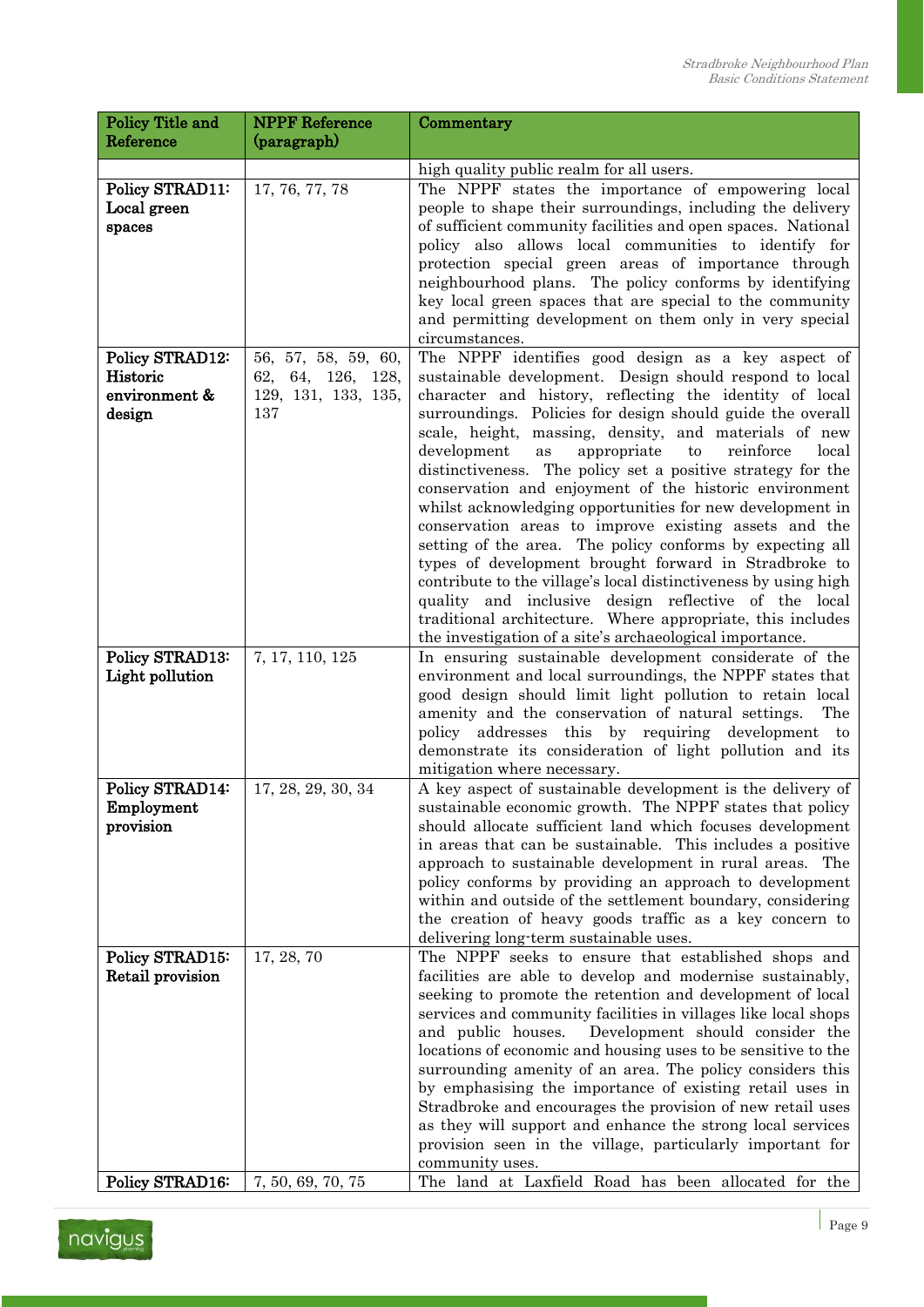| Policy Title and<br>Reference                            | <b>NPPF Reference</b><br>(paragraph) | Commentary                                                                                                                                                                                                                                                                                                                                                                                                                                                                                                                                                                                                                                                                  |
|----------------------------------------------------------|--------------------------------------|-----------------------------------------------------------------------------------------------------------------------------------------------------------------------------------------------------------------------------------------------------------------------------------------------------------------------------------------------------------------------------------------------------------------------------------------------------------------------------------------------------------------------------------------------------------------------------------------------------------------------------------------------------------------------------|
| Land north of<br>Laxfield Road                           |                                      | residential development of between 32-45 dwellings. The<br>requirements for developments at this site conform with the<br>NPPF according to the assessment of policies:<br>STRAD3 (dwelling mix);<br>$\bullet$<br>STRAD2 (design and amenity);<br>STRAD7: (open green spaces);<br>STRAD4 & STRAD5 (flooding and drainage); and<br>STRAD4 (electricity provision).<br>The policy also complies with the NPPF by requiring access<br>to green open spaces and existing public rights of way at<br>the existing footpath along the southern boundary of the<br>site.                                                                                                           |
| Policy STRAD17:<br>Land east of<br><b>Farriers Close</b> | 7, 50, 69, 70                        | The land to the east of Farriers Close is allocated for<br>residential development with the possibility of an extension<br>of the grounds of Stradbroke High School.<br>The<br>requirements for development at this site conform with the<br>NPPF according to the assessment of policies:<br>STRAD3 (dwelling mix);<br>STRAD2 (design and amenity);<br>STRAD7 (open green spaces)<br>STRAD4 & STRAD5 (flooding and drainage); and<br>STRAD4 (electricity provision).<br>The policy also complies with the NPPF by requiring access<br>to green open spaces and consideration of The Priory, an<br>adjacent listed building (see the assessment of STRAD12).                |
| <b>Policy STRAD18:</b><br>Land south of<br>New Street    | 7, 50, 69, 70                        | The land to the south of New Street is allocated for<br>residential development and community open space. The<br>requirements for development at this site conform with the<br>NPPF according to the assessment of policies:<br>STRAD3 (dwelling mix);<br>STRAD2 (design and amenity);<br>STRAD7 (open green spaces);<br>STRAD4 & STRAD5 (flooding and drainage); and<br>STRAD4 (electricity provision).<br>The policy complies with the NPPF as assessed in policy<br>STRAD12, in line with the archaeological considerations to<br>be taken due to the allocated site's location at the edge of<br>the medieval settlement.                                               |
| Policy STRAD19:<br>Land south of<br>Mill Lane            | 7, 50, 69, 70                        | The land to the south of Mill Lane is allocated for<br>residential development, as well as a car park and bus<br>drop-off to serve Stradbroke Primary School.<br>The<br>requirements for development at this site conform with the<br>NPPF according to the assessment of policies:<br>STRAD3 (dwelling mix);<br>$\bullet$<br>STRAD2 (design and amenity);<br>$\bullet$<br>STRAD4 & STRAD5 (flooding and drainage); and<br>STRAD4 (electricity provision).<br>The policy complies with the NPPF as assessed in policy<br>STRAD12 by considering the adjacent conservation area<br>and by requiring access to the existing footway link on the<br>west side of Queen Street. |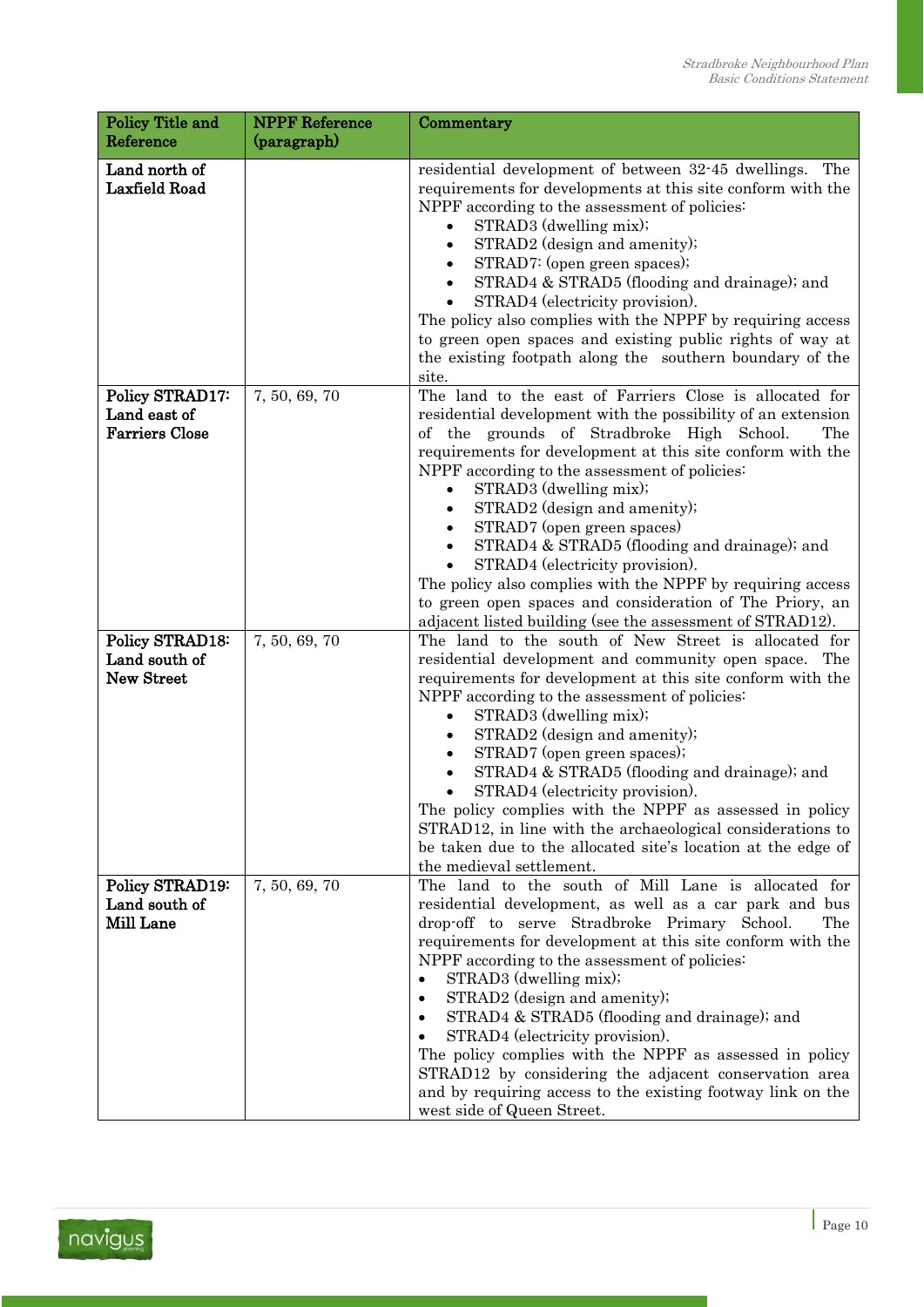| <b>Policy Title and</b><br>Reference     | <b>NPPF</b> Reference<br>(paragraph) | Commentary                                                                                                                                                                                                                                                                                                                                                                                                                                                                                                                                                                                      |
|------------------------------------------|--------------------------------------|-------------------------------------------------------------------------------------------------------------------------------------------------------------------------------------------------------------------------------------------------------------------------------------------------------------------------------------------------------------------------------------------------------------------------------------------------------------------------------------------------------------------------------------------------------------------------------------------------|
| Policy STRAD20:<br>Land at Grove<br>Farm | 7, 50, 69, 70                        | The land at Grove Farm is allocated for residential<br>development as per planning permission ref. 3774/16.<br>Should delivery of this planning permission not be<br>delivered, the requirements for development at this site<br>conform with the NPPF according to the assessment of<br>policies:<br>STRAD3 (dwelling mix);<br>STRAD2 (design and amenity);<br>$\bullet$<br>STRAD4 & STRAD5 (flooding and drainage); and<br>STRAD4 (electricity provision).<br>The policy complies with the NPPF requiring consideration<br>of the setting of the conservation area as assessed in<br>STRAD12. |

2.5. The development of the SNP has also fully taken into account the guidance provided in the National Planning Practice Guidance on these matters and also generally on the approach to preparing a neighbourhood plan. Of particular note are the following:

> "Neighbourhood plans are not obliged to contain policies addressing all types of development. However, where they do contain policies relevant to housing supply, these policies should take account of latest and up-to-date evidence of housing need.

> In particular, where a qualifying body is attempting to identify and meet housing need, a local planning authority should share relevant evidence on housing need gathered to support its own plan-making."

Paragraph: 040 Reference ID: 41-040-20160211

2.6. The SNP Steering Group has worked closely with Mid Suffolk District Council (MSDC) throughout the process. MSDC has shared key evidence documents such as its SHELAA and SHMA with the Steering Group. It has also advised on the work it has been doing on objectively assessed need in respect of the emerging Joint Local Plan.

> "Local Plans and neighbourhood plans should be based on a clear and deliverable vision of the area. Viability assessment should be considered as a tool that can assist with the development of plans and plan policies. It should not compromise the quality of development but should ensure that the Local Plan vision and policies are realistic and provide high level assurance that plan policies are viable."

Paragraph: 005 Reference ID: 10-005-20140306

"Assessing the viability of plans does not require individual testing of every site or assurance that individual sites are viable; site typologies may be used to determine viability at policy level. Assessment of samples of sites may be helpful to support evidence and more detailed assessment may be necessary for particular areas or key sites on which the delivery of the plan relies."

Paragraph: 006 Reference ID: 10-006-20140306

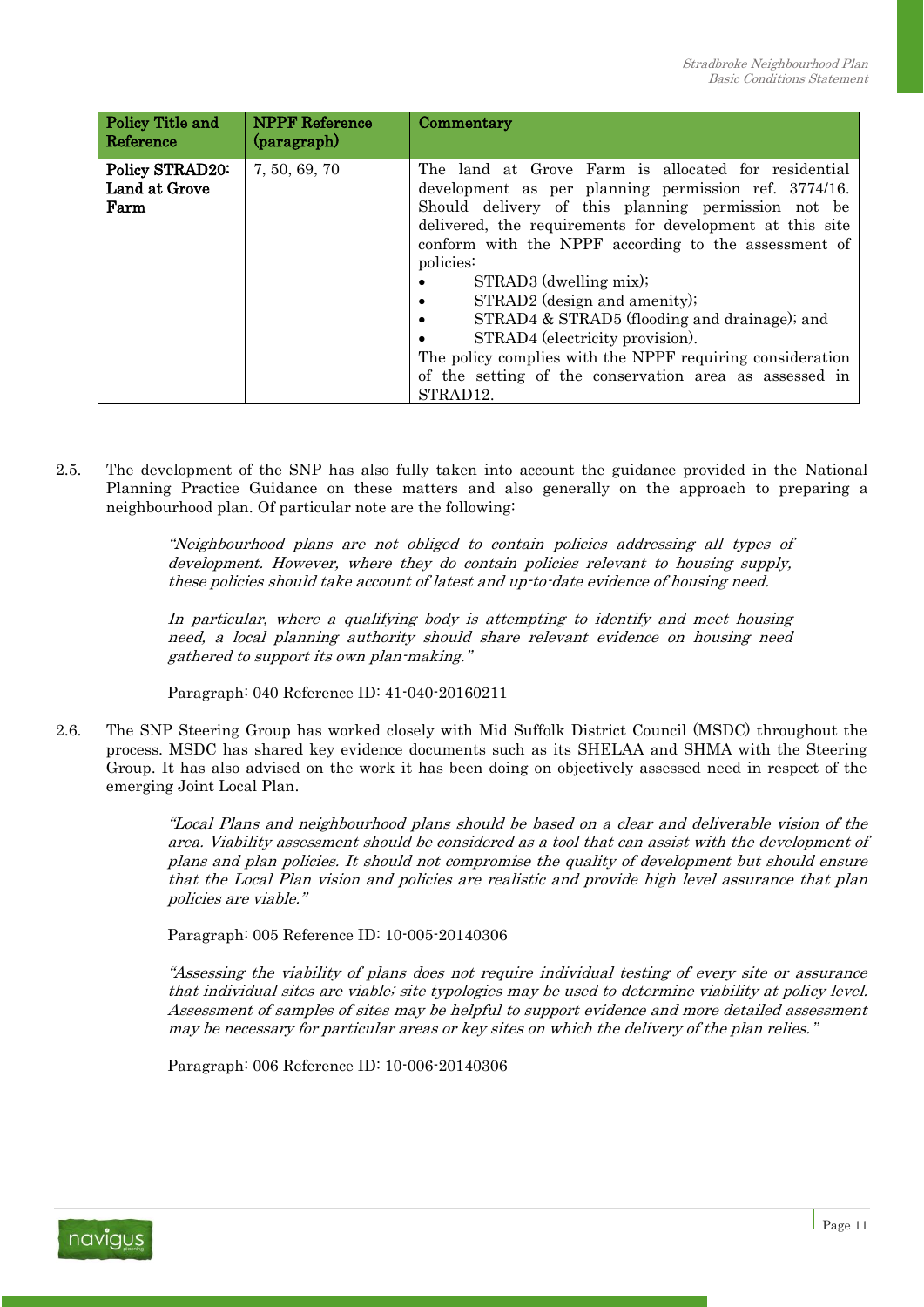2.7. Given the fundamental importance of the site allocations to delivering the overall vision for the SNP, a site viability assessment was commissioned2. This demonstrating that the site allocations in the SNP are all deliverable.

<sup>2</sup> AECOM (2018) Stradbroke Neighbourhood Plan Site Viability Assessment



 $\overline{a}$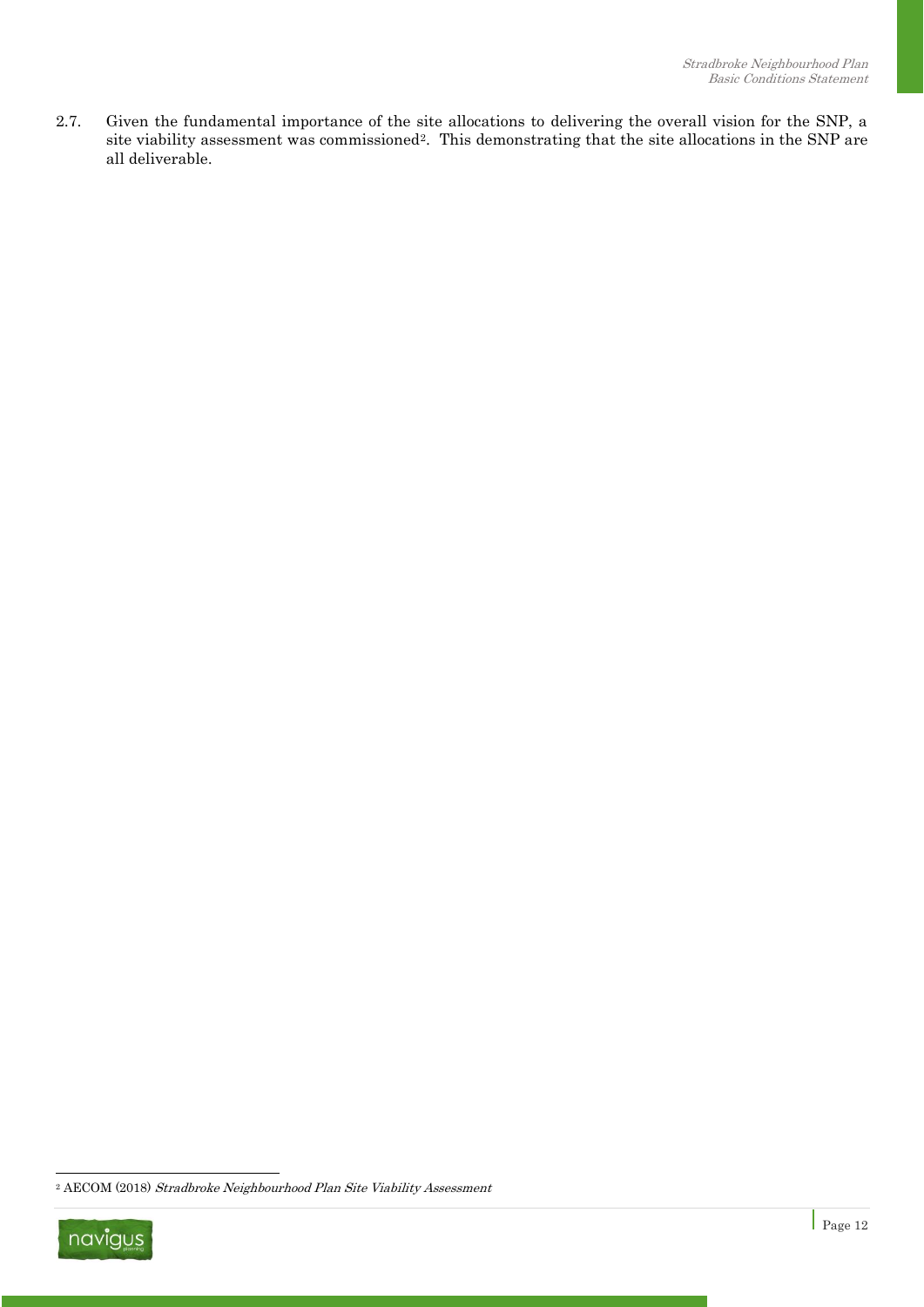## <span id="page-12-0"></span>3. Basic Condition 4 – Contribution to Sustainable Development

- 3.1. The NPPF states in paragraph 14 that a presumption in favour of sustainable development is at the heart of the NPPF and 'should be seen as a golden thread running through both plan-making and decisiontaking'.
- 3.2. For the SNP, sustainable development has been the fundamental basis of each of its policies. The National Planning Practice Guidance advises that 'sufficient and proportionate evidence should be presented on how the draft neighbourhood plan guides development to sustainable solutions'. It should also be noted that, as part of the requirement to meet Basic Condition 6, a Sustainability Appraisal incorporating a Strategic Environment Assessment was prepared. This Sustainability Appraisal addressed social and economic sustainability matters as well as environmental sustainability matters as required by Basic Condition 6. The Sustainability Appraisal determined that the Regulation 16 Submission SNP would not have a significant effect on the environment and would also contribute towards sustainable development. This has been submitted at Regulation 16 stage as part of the evidence base supporting the SNP and should be read alongside this Basic Conditions Statement.
- 3.3. Table 3.1 summarises how the objectives and policies in the SNP contribute towards sustainable development, as defined in the NPPF. Many of the objectives of the SNP overlap the three strands of sustainability, so for the purposes of this document, the most relevant strand has been taken to illustrate conformity.

| Deliver economic sustainability                                                                       |                                                                                            |  |  |
|-------------------------------------------------------------------------------------------------------|--------------------------------------------------------------------------------------------|--|--|
|                                                                                                       | NPPF definition - 'Contribute to building a strong, responsive economy'                    |  |  |
| SNP                                                                                                   | PL4: Community                                                                             |  |  |
| Objectives                                                                                            | Support local business growth and employment opportunities and actively seek further       |  |  |
|                                                                                                       | employment generating opportunities which directly contribute to the welfare of the        |  |  |
|                                                                                                       | community.                                                                                 |  |  |
|                                                                                                       | PL6: Transport (non-policy)                                                                |  |  |
|                                                                                                       | Promote community safety including issues of pollution, the green economy and protect      |  |  |
|                                                                                                       | and nurture green spaces and assets of community value.                                    |  |  |
|                                                                                                       | PE4: Community                                                                             |  |  |
|                                                                                                       | Increase community self-sufficiency and resilience by expanding the retail base and        |  |  |
|                                                                                                       | range of village community services.                                                       |  |  |
| <b>SNP Policies</b>                                                                                   | STRAD13: Employment provision                                                              |  |  |
|                                                                                                       | STRAD14: Retail provision                                                                  |  |  |
| Commentary                                                                                            | In Stradbroke, the local economy is small but with some significant employers. Locally it  |  |  |
|                                                                                                       | also has a role as a service centre, providing a variety of local services. It is expected |  |  |
|                                                                                                       | that development proposals for employment must demonstrate that they will retain           |  |  |
|                                                                                                       | and/or provide jobs and that they will not have a detrimental impact on the village        |  |  |
|                                                                                                       | through heavy goods vehicle movements.                                                     |  |  |
|                                                                                                       | The SNP seeks to support the local economy and existing services as it reinforces          |  |  |
|                                                                                                       | Stradbroke's self-sufficiency, whilst retaining the rural and historic character of the    |  |  |
|                                                                                                       | village. Retail provision is strongly encouraged, particularly as this strengthens the     |  |  |
|                                                                                                       | viability of the community as a whole. The plan seeks to ensure that the expansion of      |  |  |
|                                                                                                       | appropriate employment opportunities must not have a detrimental impact to existing        |  |  |
|                                                                                                       | setting.                                                                                   |  |  |
|                                                                                                       | Deliver social sustainability                                                              |  |  |
| NPPF definition: 'Supporting strong, vibrant and healthy communities' and 'support its health, social |                                                                                            |  |  |
| and cultural well-being'                                                                              |                                                                                            |  |  |
| <b>SNP</b>                                                                                            | PL1: Infrastructure and Services                                                           |  |  |
| Objectives                                                                                            | Support the community of Stradbroke with first rate infrastructure that includes an        |  |  |
|                                                                                                       | expanded range of utilities, improved highways, telecom, and internet services.            |  |  |

#### Table 3.1: Assessment of SNP objectives and policies against sustainable development

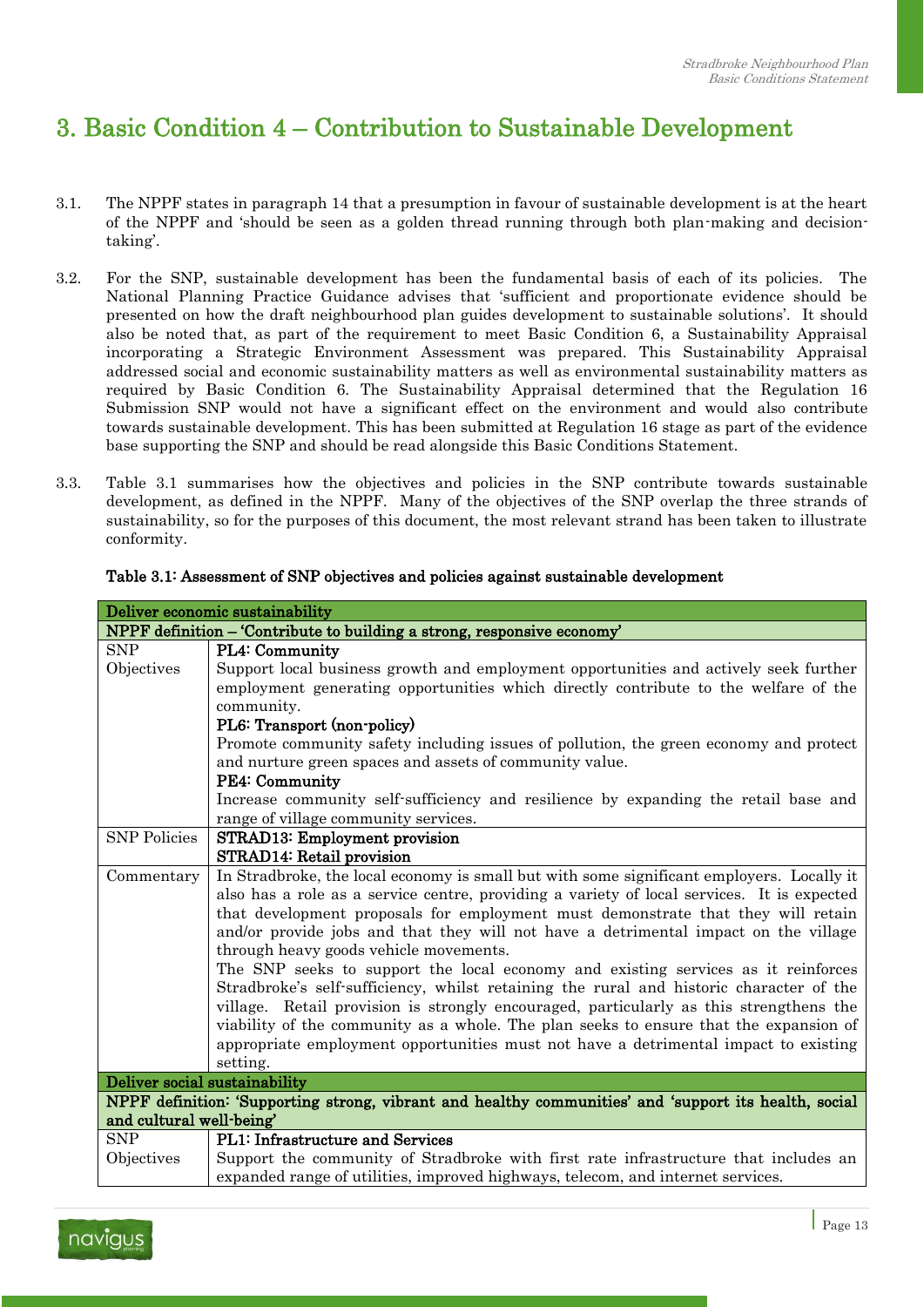|                     | <b>PL2: Built Environment</b>                                                                                                                                               |
|---------------------|-----------------------------------------------------------------------------------------------------------------------------------------------------------------------------|
|                     | Allocate sites for development that retain the historic crossroads shape and character of                                                                                   |
|                     | the village and manage parking and traffic issues.                                                                                                                          |
|                     | PL6: Environment                                                                                                                                                            |
|                     | Promote community safety including issues of pollution, the green economy and protect                                                                                       |
|                     | and nurture green spaces and assets of community value.                                                                                                                     |
|                     | <b>PE1: Education</b>                                                                                                                                                       |
|                     | Support the growing and changing needs of education for all ages and in particular,                                                                                         |
|                     | provide for the needs of the local primary and secondary schools.                                                                                                           |
|                     | PE2: Health                                                                                                                                                                 |
|                     | Expand the range of health care services available to local residents, as well as                                                                                           |
|                     | addressing the residential and care needs of the community as it ages.                                                                                                      |
|                     | PE3: Sport and leisure                                                                                                                                                      |
|                     | Deliver facilities that promote leisure and recreation facilities for all ages and abilities.                                                                               |
|                     | PE4: Community                                                                                                                                                              |
|                     | Increase community self-sufficiency and resilience by expanding the retail base and                                                                                         |
|                     | range of village and community services.                                                                                                                                    |
|                     | PE5: Housing                                                                                                                                                                |
|                     | Provide homes that meet the changing needs of Stradbroke in terms of affordability, size,                                                                                   |
|                     | type and tenure that will allow families and single people to settle, grow and continue to                                                                                  |
|                     | live in the village.                                                                                                                                                        |
| <b>SNP</b> Policies | STRAD1: Development strategy and principles                                                                                                                                 |
|                     | <b>STRAD2: Design principles</b>                                                                                                                                            |
|                     | <b>STRAD3: Housing mix</b>                                                                                                                                                  |
|                     | STRAD5: Education and health infrastructure                                                                                                                                 |
|                     | <b>STRAD6: Community infrastructure</b>                                                                                                                                     |
|                     | STRAD10: Local green spaces                                                                                                                                                 |
|                     | STRAD13: Employment provision                                                                                                                                               |
|                     | STRAD14: Retail provision                                                                                                                                                   |
| Commentary          | Stradbroke has a strong sense of local community and identity, and this is reflected in                                                                                     |
|                     | the range of services and facilities located in the village. This includes: various retail                                                                                  |
|                     | shops; a library, leisure centre; and multiple open and recreation spaces. The growth of                                                                                    |
|                     | the village provides the opportunity to retain existing facilities as well as to deliver                                                                                    |
|                     | better services and community infrastructure to serve the existing and new population.                                                                                      |
|                     | Stradbroke consists of a wide mix of ages, including a significant number of retired                                                                                        |
|                     | people as the village has seen increasing numbers of young people moving away. The                                                                                          |
|                     | SNP seeks to address the issue of housing supply for all types of residents to enable                                                                                       |
|                     | residents of all ages access to the housing market and live in Stradbroke throughout                                                                                        |
|                     | their lifetime.                                                                                                                                                             |
|                     | Due to Stradbroke's location and wider role serving other settlements, its growth must<br>be more than just housing. As such, the SNP plans for the delivery of appropriate |
|                     | infrastructure, including expanded schools, health services and community open space.                                                                                       |
|                     | <b>Environmental sustainability</b>                                                                                                                                         |
|                     | NPPF definition: 'Contributing to protecting and enhancing our natural, built and historic environment'                                                                     |
| <b>SNP</b>          | <b>PL2: Built Environment</b>                                                                                                                                               |
| Objectives          | Allocate sites for development that retain the historic crossroads shape and character of                                                                                   |
|                     | the village and manage parking and traffic issues.                                                                                                                          |
|                     | <b>PL3: Transport and Movement</b>                                                                                                                                          |
|                     | Mitigate and manage critical highway pinch points and reduce travel by car or lorry                                                                                         |
|                     | within the village by improving internal connectivity and alternative travel options.                                                                                       |
|                     | PL5: Design                                                                                                                                                                 |
|                     | Ensure development respects the historical build pattern and style whilst also                                                                                              |
|                     | encouraging deign for the future through innovation.                                                                                                                        |
|                     | PL6: Environment                                                                                                                                                            |
|                     | Promote community safety including issues of pollution, the green economy and protect                                                                                       |
|                     | and nurture green spaces and assets of community value.                                                                                                                     |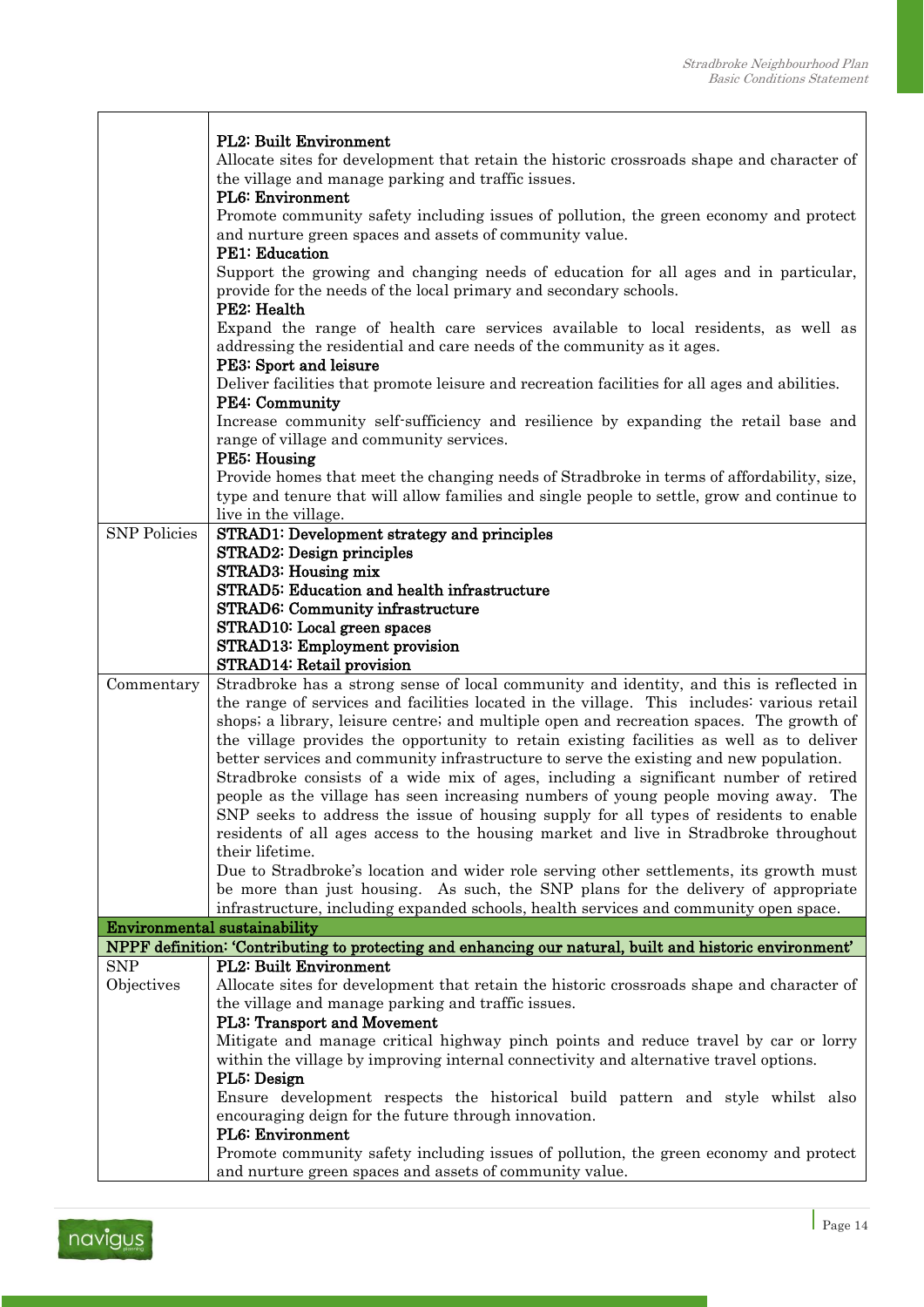|                     | PE6: Transport (non-policy)                                                                  |  |
|---------------------|----------------------------------------------------------------------------------------------|--|
|                     | To achieve improved transport to services at distance, especially educational services for   |  |
|                     | post-16 students.                                                                            |  |
| <b>SNP</b> Policies | <b>STRAD1: Development Strategy and Principles</b>                                           |  |
|                     | <b>STRAD2: Design</b>                                                                        |  |
|                     | <b>STRAD4: Utilities provision</b>                                                           |  |
|                     | STRAD5: Community infrastructure                                                             |  |
|                     | STRAD7: Highway access and pedestrian movement                                               |  |
|                     | <b>STRAD8: New estate roads</b>                                                              |  |
|                     | <b>STRAD9: Parking provision</b>                                                             |  |
|                     | STRAD10: Local green spaces                                                                  |  |
|                     | STRAD11: Design and heritage                                                                 |  |
|                     | STRAD12: Light pollution                                                                     |  |
|                     | STRAD13: Employment provision                                                                |  |
| Commentary          | Stradbroke is a village in a rural setting and has retained the same character and           |  |
|                     | appearance for hundreds of years, reflected in the unusually high number of heritage         |  |
|                     | listings in the area and by the core of the village being covered by a conservation area.    |  |
|                     | It's important that the need for growth respects what gives Stradbroke its character as      |  |
|                     | this rich historical setting is the result of the village's enduring capacity to thrive over |  |
|                     | time.                                                                                        |  |
|                     | In the face of growth, the SNP seeks to address the preservation of Stradbroke's             |  |
|                     | historical and rural environment by seeking design which reflects and enhances the           |  |
|                     | existing architectural and natural qualities of the village. The historical staggered        |  |
|                     | crossroads layout has always drawn people towards the middle of the settlement.<br>This      |  |
|                     | has informed the allocation of sites for development as well as for the delivery of          |  |
|                     | sustainable infrastructure solutions serving them (i.e. off-road parking and utilities).     |  |
|                     | This is particularly important when considering transport requirements within the            |  |
|                     | village, including parking provision and safe and attractive routes for sustainable modes    |  |
|                     | of transport like walking and cycling, particularly to open and recreational spaces and      |  |
|                     | along key pedestrian routes.                                                                 |  |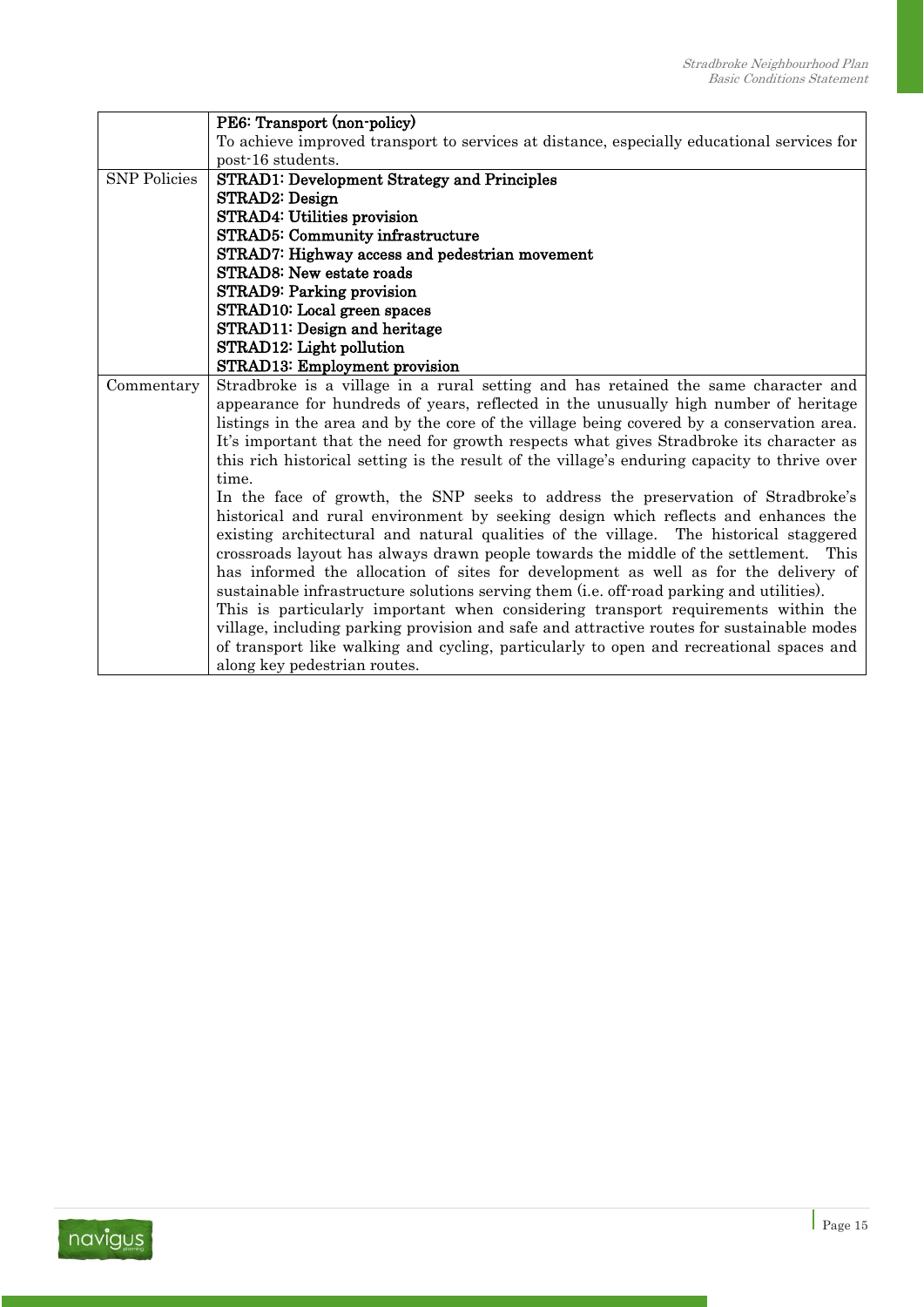### <span id="page-15-0"></span>4. Basic Condition 5 – General Conformity with the Strategic Policies of the Development Plan

- 4.1. The development plan<sup>3</sup> currently consists of the following:
	- Mid Suffolk Core Strategy (2008)
	- Mid Suffolk Core Strategy Focussed Review (2012)
	- Mid Suffolk Local Plan, First Alteration (2006)
	- Mid Suffolk Local Plan saved policies (2007)
- 4.2. Table 4.1 details the SNP policies alongside a consideration of how they are in general conformity with the strategic policies in the Mid Suffolk Core Strategy, the Core Strategy Focussed Review, and the saved Mid Suffolk Local Plan and First Alteration policies.
- 4.3. Where a policy is not identified in Table 4.1, it is considered that the SNP does not contain any policies that directly relate to it.

| <b>SNP Policy</b>                                                     | <b>Mid Suffolk Core</b><br><b>Strategy / Mid Suffolk</b><br><b>Core Strategy</b><br><b>Focussed Review</b>                                                                     | Mid Suffolk Local Plan,<br><b>First Alteration / Mid</b><br><b>Suffolk Local Plan</b><br>saved policy                                                                                                                                                                                               | Commentary                                                                                                                                                                                                                                                                                                     |
|-----------------------------------------------------------------------|--------------------------------------------------------------------------------------------------------------------------------------------------------------------------------|-----------------------------------------------------------------------------------------------------------------------------------------------------------------------------------------------------------------------------------------------------------------------------------------------------|----------------------------------------------------------------------------------------------------------------------------------------------------------------------------------------------------------------------------------------------------------------------------------------------------------------|
| Policy<br><b>STRAD1:</b><br>Development<br>strategy and<br>principles | Policy CS 2:<br>Development in the<br>Countryside and<br>Countryside Villages<br>Policy FC 2: Provision<br>and distribution of<br>housing                                      | Policy SB2:<br>Development<br>appropriate to its<br>setting<br>Policy GP 1: Design<br>and layout of<br>development<br>Policy H3: Housing<br>development in villages<br>Policy H13: Design and<br>layout of housing<br>development<br>Policy H15:<br>Development to reflect<br>local characteristics | The policy specifies the approach<br>to development both within and<br>outside of the settlement<br>boundary, including and site<br>allocations. This is in line with<br>strategic policy guidelines on<br>appropriate categories and<br>location for countryside<br>development and the supply of<br>housing. |
| Policy<br><b>STRAD2:</b><br>Design<br>principles                      | Policy CS 5: Mid<br>Suffolk's Environment<br>Policy CS 6: Services<br>and Infrastructure<br>Policy FC 1.1: Mid<br>Suffolk approach to<br>delivering Sustainable<br>Development | Policy GP1: Design and<br>layout of development<br><b>Policy HB8:</b><br>Safeguarding the<br>character of<br>conservation areas<br>Policy H13: Design and<br>layout of housing<br>development<br>Policy H15:<br>Development to reflect<br>local characteristics<br>Policy E12: General              | The policy requires the<br>demonstration of sustainable and<br>quality design, as well as good<br>placemaking, in line with<br>strategic policies requiring local<br>character, the rural setting, and<br>the natural environment to be<br>reflected in the design of new<br>development.                      |

#### Table 4.1: Assessment of conformity with policies in the development plan

<sup>3</sup> Matters relating to minerals and waste are not within the remit of a neighbourhood plan so have been excluded from this assessment



 $\overline{a}$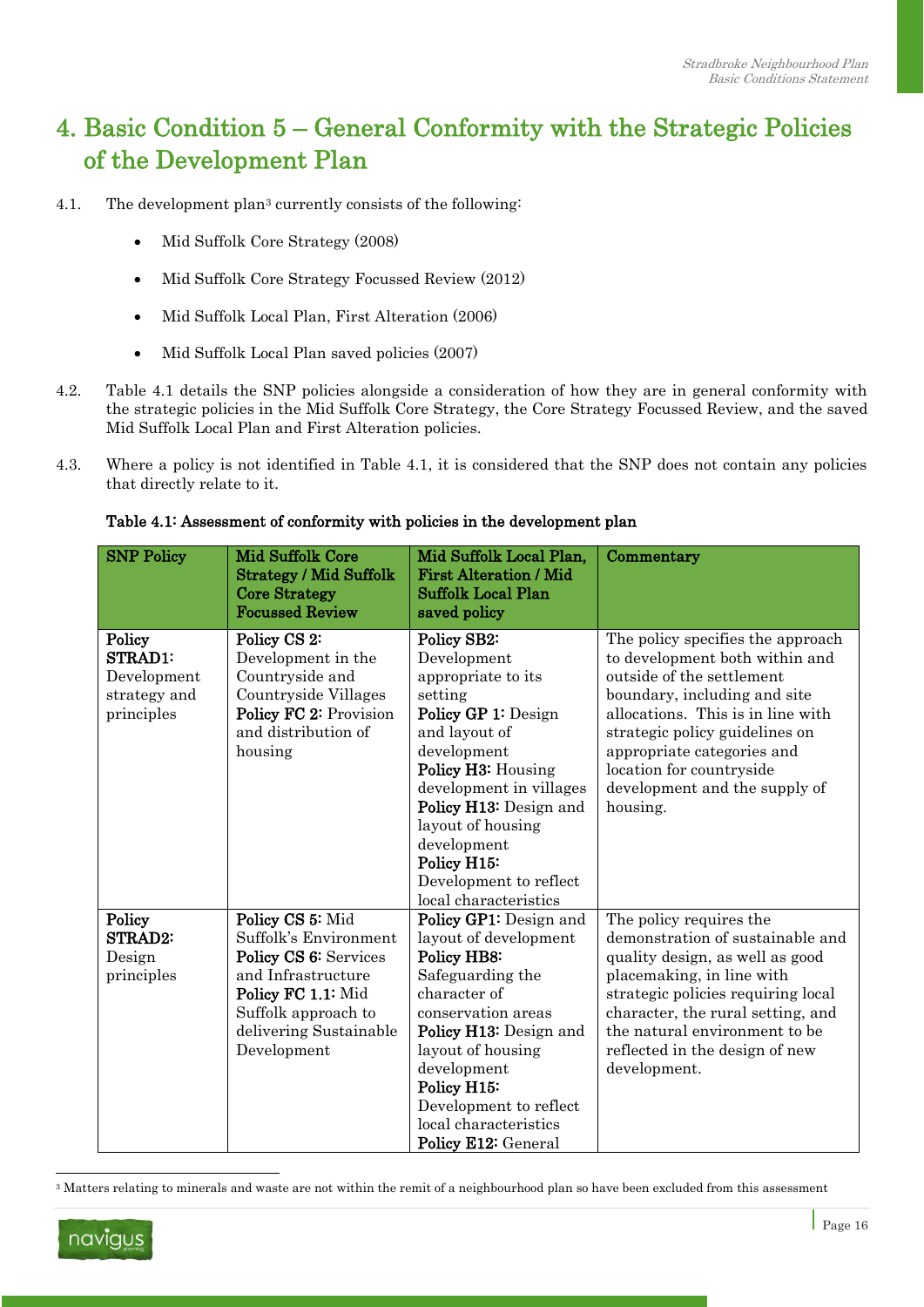| <b>SNP Policy</b>                                                     | <b>Mid Suffolk Core</b><br><b>Strategy / Mid Suffolk</b><br><b>Core Strategy</b><br><b>Focussed Review</b>                                                                                                                                   | Mid Suffolk Local Plan,<br><b>First Alteration / Mid</b><br><b>Suffolk Local Plan</b><br>saved policy                                                                                                         | Commentary                                                                                                                                                                                                                                                                                                                                                                                                            |
|-----------------------------------------------------------------------|----------------------------------------------------------------------------------------------------------------------------------------------------------------------------------------------------------------------------------------------|---------------------------------------------------------------------------------------------------------------------------------------------------------------------------------------------------------------|-----------------------------------------------------------------------------------------------------------------------------------------------------------------------------------------------------------------------------------------------------------------------------------------------------------------------------------------------------------------------------------------------------------------------|
|                                                                       |                                                                                                                                                                                                                                              | principles for location,<br>design and layout or<br>industrial and<br>commercial<br>development                                                                                                               |                                                                                                                                                                                                                                                                                                                                                                                                                       |
| Policy<br><b>STRAD3:</b><br>Housing mix                               | Policy CS 9: Density<br>and Mix                                                                                                                                                                                                              | Policy H14: A range of<br>housing types to meet<br>different<br>accommodation needs                                                                                                                           | The policy outlines specific<br>housing needs required in<br>Stradbroke in line with strategic<br>policy specifying that new<br>development should provide a<br>mix of house types, sizes, and<br>affordability to cater for different<br>needs.                                                                                                                                                                      |
| Policy<br>STRAD4:<br><b>Utilities</b><br>provision                    | Policy CS 3: Reduce<br>contributions to<br>Climate Change<br>Policy CS 4: Adapting<br>to Climate Change<br>Policy CS 6: Services<br>and Infrastructure<br>Policy FC 1.1: Mid<br>Suffolk Approach to<br>delivering Sustainable<br>Development | Policy SC3: Small<br>sewage treatment<br>plants                                                                                                                                                               | The policy requires the<br>consideration of existing energy,<br>surface water and foul waste<br>drainage networks in new<br>development as well as requiring<br>effective long-term solutions in<br>any additions to or alterations of<br>this network. This conforms with<br>strategic policy requiring the<br>prevention of flooding and the<br>installation of appropriate waste<br>water and electricity systems. |
| Policy<br><b>STRAD5:</b><br>Flood<br>mitigation                       | Policy CS 3: Reduce<br>contributions to<br>Climate Change<br>Policy CS 4: Adapting<br>to Climate Change<br>Policy FC 1.1: Mid<br>Suffolk Approach to<br>delivering Sustainable<br>Development                                                |                                                                                                                                                                                                               | The policy directs development<br>away from the areas at highest<br>risk and requires a hierarchy of<br>drainage approaches to be<br>considered. This conforms with<br>strategic policy requiring the<br>consideration of infrastructure<br>provision, flood risk and drainage<br>hierarchies.                                                                                                                        |
| Policy<br><b>STRAD6:</b><br>Education and<br>health<br>infrastructure | Policy CS 6: Services<br>and Infrastructure                                                                                                                                                                                                  | Policy T10: Highway<br>considerations in<br>development<br>Policy SC8: Siting of<br>new school buildings<br>Policy SC10: Siting of<br>local community health<br>services                                      | The policy encourages the<br>provision of health and<br>educational infrastructure needs,<br>including off-road parking and<br>drop-off facilities, in line with<br>strategic policy requiring new<br>development to provide or<br>support the delivery of<br>appropriate and accessible<br>infrastructure where possible.                                                                                            |
| Policy<br><b>STRAD7:</b><br>Community<br>infrastructure               | Policy CS 6: Services<br>and Infrastructure                                                                                                                                                                                                  | Policy SB3: Retaining<br>visually important open<br>spaces<br>Policy RT1: Sports and<br>recreation facilities for<br>local communities<br>Policy RT2: Loss of<br>existing sports and<br>recreation facilities | The policy protects against the<br>loss of existing community<br>facilities and outlines<br>requirements for new or<br>replacement proposals providing<br>community infrastructure. This<br>is in line with strategic policy<br>requiring new development to<br>provide or support the delivery of                                                                                                                    |

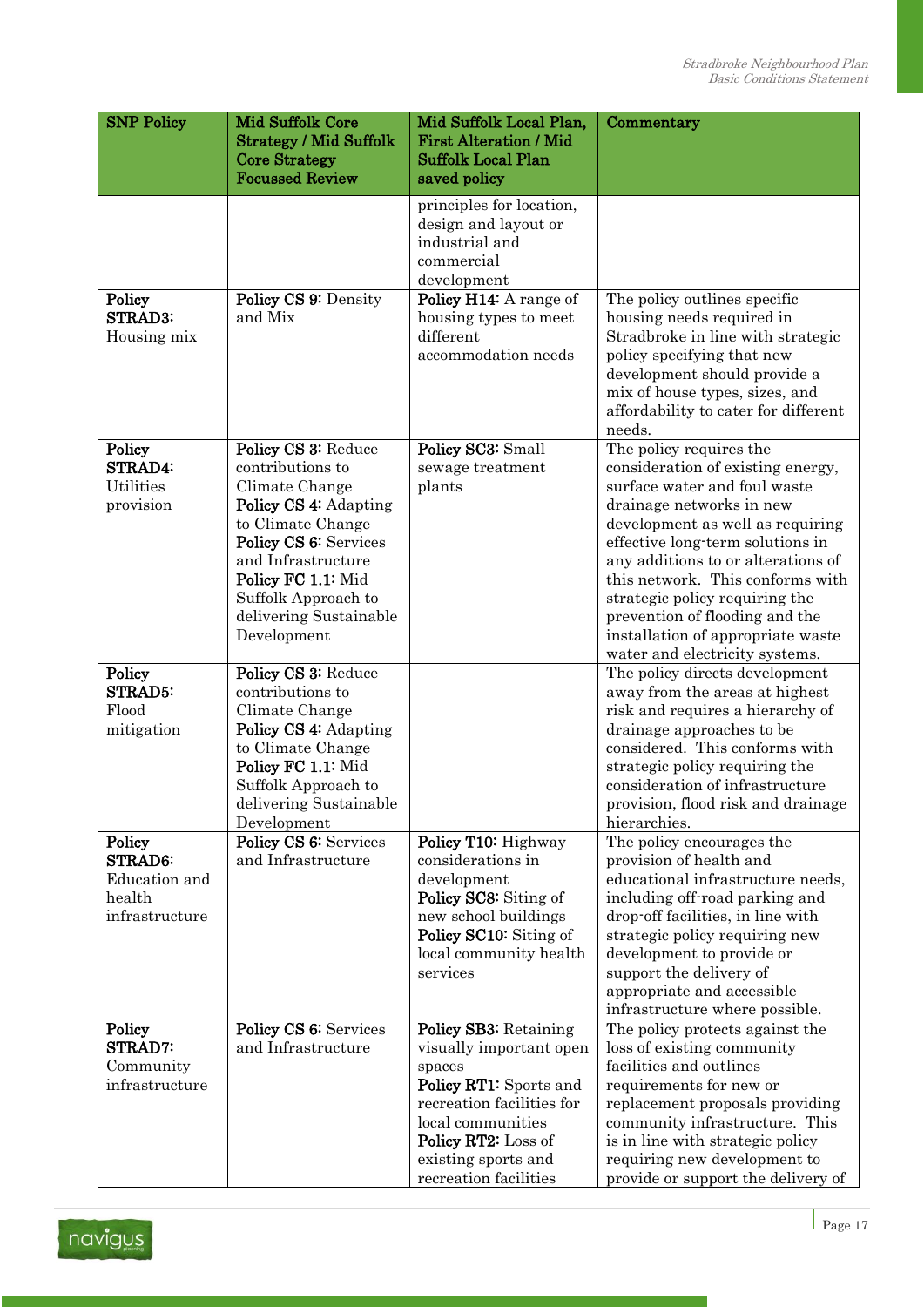| <b>SNP Policy</b>                                                           | <b>Mid Suffolk Core</b><br><b>Strategy / Mid Suffolk</b><br><b>Core Strategy</b><br><b>Focussed Review</b> | Mid Suffolk Local Plan,<br><b>First Alteration / Mid</b><br><b>Suffolk Local Plan</b><br>saved policy                                                                                                                      | Commentary                                                                                                                                                                                                                                                                                                                                           |
|-----------------------------------------------------------------------------|------------------------------------------------------------------------------------------------------------|----------------------------------------------------------------------------------------------------------------------------------------------------------------------------------------------------------------------------|------------------------------------------------------------------------------------------------------------------------------------------------------------------------------------------------------------------------------------------------------------------------------------------------------------------------------------------------------|
|                                                                             |                                                                                                            | Policy RT3: Protecting<br>recreational open space<br>Policy RT4: Amenity<br>open space and play<br>areas within<br>residential<br>development<br>Policy RT5:<br>Recreational facilities<br>as part of other<br>development | appropriate and accessible<br>infrastructure including<br>community uses like open space,<br>sport and recreation facilities.                                                                                                                                                                                                                        |
| Policy<br><b>STRAD8:</b><br>Highway<br>access and<br>pedestrian<br>movement | Policy CS 6: Services<br>and Infrastructure                                                                | Policy GP1: Design and<br>layout of development<br>Policy T10: Highway<br>considerations in<br>development<br>Policy T11: Facilities<br>for pedestrians and<br>cyclists                                                    | The policy seeks to improve the<br>traffic flow and safety for<br>pedestrians along key routes.<br>This conforms with strategic<br>policy stating that development<br>should provide or support public<br>realm and pedestrian pathway<br>improvements, including in the<br>design of developments which<br>should encourage walking and<br>cycling. |
| Policy<br><b>STRAD9:</b><br>New estate<br>roads                             | Policy CS 6: Services<br>and Infrastructure                                                                | Policy T9: Parking<br>standards                                                                                                                                                                                            | The policy identifies the use of<br>conditions in securing<br>sustainable drainage in new<br>estate roads in line with strategic<br>policy requirements for the<br>implication of long-term solutions<br>to flooding and for the<br>contribution of developers to<br>necessary infrastructure.                                                       |
| Policy<br>STRAD10:<br>Parking<br>provision                                  |                                                                                                            | Policy GP1: Design and<br>layout of development                                                                                                                                                                            | The policy requires development<br>to supply adequate parking to<br>serve the needs of users and to<br>minimise obstruction on road<br>networks. This conforms with<br>strategic infrastructure policy<br>concerning public realm<br>improvements and the delivery of<br>proper transport infrastructure.                                            |
| Policy<br>STRAD11:<br>Local green<br>space                                  | Policy CS 5: Mid<br>Suffolk's Environment                                                                  | Policy SB3: Retaining<br>visually important open<br>spaces<br>Policy RT3: Protecting<br>recreational open space                                                                                                            | The policy seeks to maintain the<br>local distinctiveness of the area<br>by designating local green spaces<br>important to the community of<br>Stradbroke in line with strategic<br>objectives to retain the local<br>distinctiveness of the<br>environments within Mid Suffolk.                                                                     |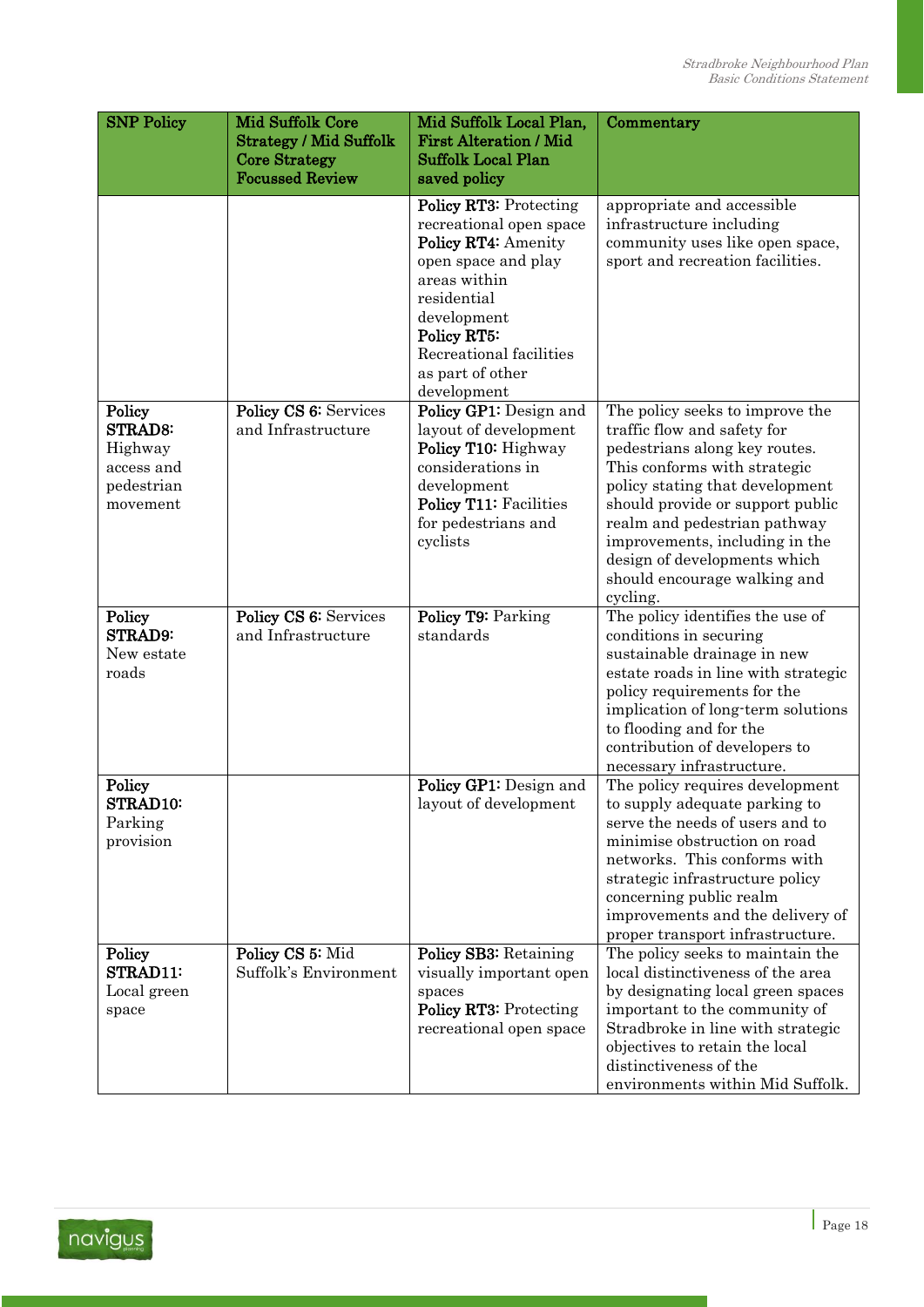| <b>SNP Policy</b>                                         | <b>Mid Suffolk Core</b><br><b>Strategy / Mid Suffolk</b><br><b>Core Strategy</b><br><b>Focussed Review</b>                                                 | Mid Suffolk Local Plan,<br><b>First Alteration / Mid</b><br><b>Suffolk Local Plan</b><br>saved policy                                                                                                                                                                                                                                                                                                                                                                                                | Commentary                                                                                                                                                                                                                                                                                                                                                                                                                                                                                                                                                                             |
|-----------------------------------------------------------|------------------------------------------------------------------------------------------------------------------------------------------------------------|------------------------------------------------------------------------------------------------------------------------------------------------------------------------------------------------------------------------------------------------------------------------------------------------------------------------------------------------------------------------------------------------------------------------------------------------------------------------------------------------------|----------------------------------------------------------------------------------------------------------------------------------------------------------------------------------------------------------------------------------------------------------------------------------------------------------------------------------------------------------------------------------------------------------------------------------------------------------------------------------------------------------------------------------------------------------------------------------------|
| Policy<br>STRAD12:<br>Historic<br>environment &<br>design | Policy CS 5: Mid<br>Suffolk's Environment                                                                                                                  | Policy SB2:<br>Development<br>appropriate to its<br>setting<br>Policy GP1: Design and<br>layout of development<br>Policy HB1: Protection<br>of historic buildings<br>Policy HB8:<br>Safeguarding the<br>character of<br>conservation areas<br>Policy H13: Design and<br>layout of housing<br>development<br>Policy H15:<br>Development to reflect<br>local characteristics<br>Policy E12: General<br>principles for location,<br>design and layout or<br>industrial and<br>commercial<br>development | The policy requires development<br>proposals to contribute towards<br>the rural and historic context of<br>Stradbroke. This conforms with<br>strategic policy encouraging<br>development to be of a high<br>quality design that reflects local<br>distinctiveness and heritage.                                                                                                                                                                                                                                                                                                        |
| Policy<br>STRAD13:<br>Light pollution                     | Policy CS 4: Adapting<br>to Climate Change                                                                                                                 |                                                                                                                                                                                                                                                                                                                                                                                                                                                                                                      | This policy requires development<br>to demonstrate adequate<br>minimisation of light pollution.<br>This conforms with strategic<br>policy stating that development<br>should seek to avoid light<br>pollution wherever possible.                                                                                                                                                                                                                                                                                                                                                       |
| Policy<br>STRAD14:<br>Employment<br>provision             | Policy FC 3:<br>Employment<br>Policy CS 2:<br>Development in the<br>Countryside and<br>Countryside Villages<br>Policy CS 6: Services<br>and Infrastructure | Policy GP1: Design and<br>layout of development<br>Policy E4: Protecting<br>existing industrial/<br>business areas for<br>employment-<br>generating uses<br>Policy E8: Extensions<br>to industrial and<br>commercial premises<br>Policy E9: Location of<br>new businesses<br>Policy E10: New<br>industrial and<br>commercial<br>development in the<br>countryside<br>Policy E12: General<br>principles for location,<br>design and layout of<br>industrial and<br>commercial                         | This policy outlines the<br>requirements for the expansion of<br>current and future sites for<br>employment within or adjacent to<br>the settlement boundary as well<br>as outside the settlement<br>boundary. This conforms with<br>strategic policy which determines<br>appropriate categories and<br>circumstances regarding the<br>provision of new employment<br>space in the countryside. The<br>policy also stipulates the<br>preservation of the character of<br>the settlement and the provision<br>of adequate parking<br>infrastructure as required by<br>strategic policy. |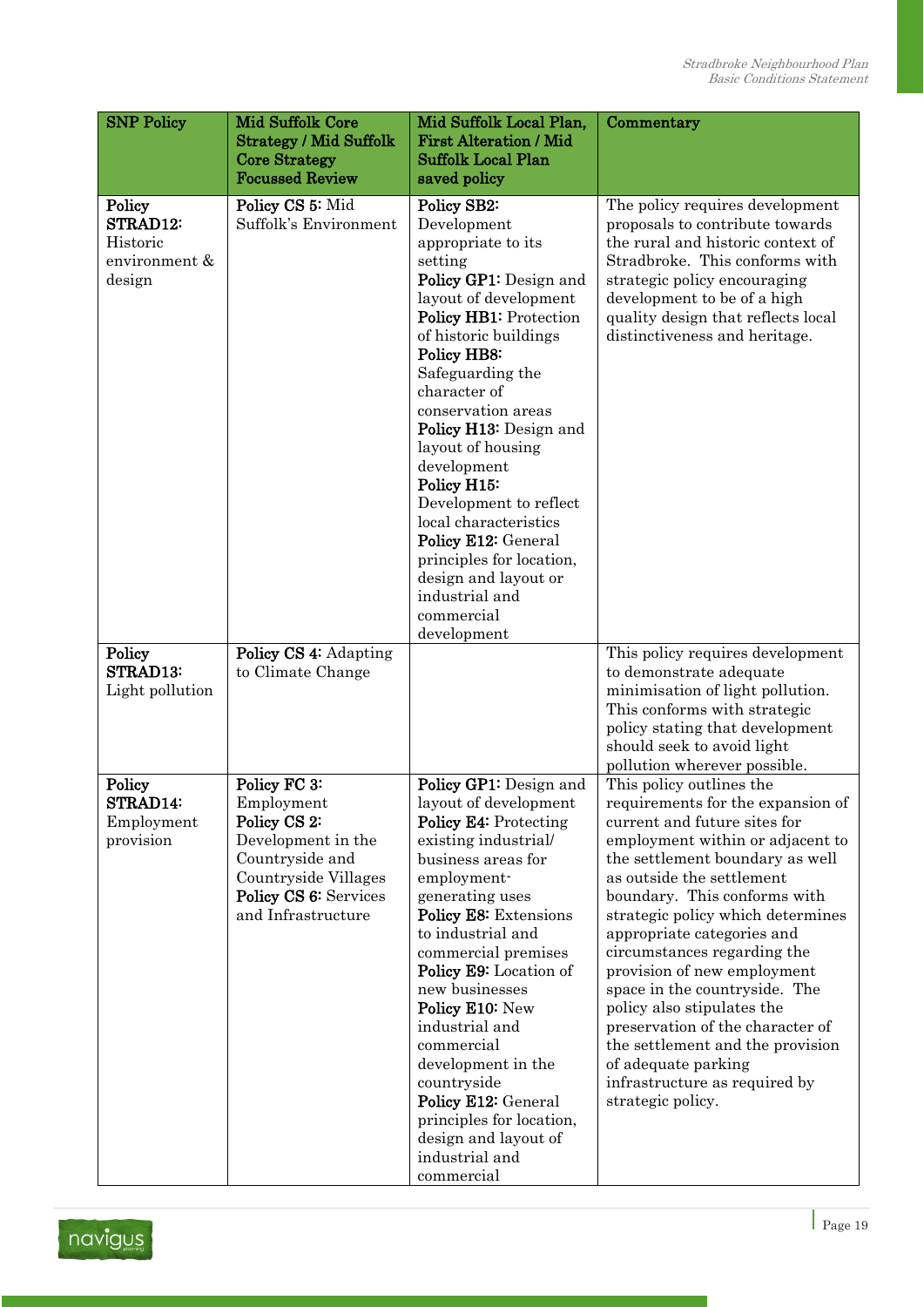| <b>SNP Policy</b>                                        | <b>Mid Suffolk Core</b><br><b>Strategy / Mid Suffolk</b><br><b>Core Strategy</b><br><b>Focussed Review</b>                                | Mid Suffolk Local Plan,<br><b>First Alteration / Mid</b><br><b>Suffolk Local Plan</b><br>saved policy                                                                                                                                                                                               | Commentary                                                                                                                                                                                                                                                                                                       |
|----------------------------------------------------------|-------------------------------------------------------------------------------------------------------------------------------------------|-----------------------------------------------------------------------------------------------------------------------------------------------------------------------------------------------------------------------------------------------------------------------------------------------------|------------------------------------------------------------------------------------------------------------------------------------------------------------------------------------------------------------------------------------------------------------------------------------------------------------------|
|                                                          |                                                                                                                                           | development<br>Policy H16: Protecting<br>existing residential<br>amenity                                                                                                                                                                                                                            |                                                                                                                                                                                                                                                                                                                  |
| Policy<br>STRAD15:<br>Retail<br>provision                | Policy CS 2:<br>Development in the<br>Countryside and<br>Countryside Villages<br>Policy CS 6: Services<br>and Infrastructure              | Policy GP1: Design and<br>layout of development<br>Policy S7: Provision of<br>local shops<br>Policy H16: Protecting<br>existing residential<br>amenity                                                                                                                                              | The policy encourages<br>development proposals which<br>retain existing or propose new A1<br>retail facilities on the allocated<br>sites or within or adjacent to the<br>settlement boundary. This<br>complies with strategic policy<br>encouraging policies to protect<br>existing retail.                      |
| Policy<br>STRAD16:<br>Land north of<br>Laxfield Road     | Policy CS 2:<br>Development in the<br>Countryside and<br>Countryside Villages<br>Policy FC 2: Provision<br>and distribution of<br>housing | Policy SB2:<br>Development<br>appropriate to its<br>setting<br>Policy GP 1: Design<br>and layout of<br>development<br>Policy H3: Housing<br>development in villages<br>Policy H13: Design and<br>layout of housing<br>development<br>Policy H15:<br>Development to reflect<br>local characteristics | The policy contributes towards<br>the provision of housing to meet<br>wider objectively assessed needs,<br>a priority in national and<br>strategic planning policy.                                                                                                                                              |
| Policy<br>STRAD17:<br>Land east of<br>Farriers Close     | Policy CS 2:<br>Development in the<br>Countryside and<br>Countryside Villages<br>Policy FC 2: Provision<br>and distribution of<br>housing | Policy SB2:<br>Development<br>appropriate to its<br>setting<br>Policy GP 1: Design<br>and layout of<br>development<br>Policy H3: Housing<br>development in villages<br>Policy H13: Design and<br>layout of housing<br>development<br>Policy H15:<br>Development to reflect<br>local characteristics | The policy contributes towards<br>the provision of housing to meet<br>wider objectively assessed needs,<br>a priority in national and<br>strategic planning policy. It also<br>makes provision for the future<br>expansion of the High School, in<br>line with the requirements of<br>strategic planning policy. |
| Policy<br><b>STRAD18:</b><br>Land south of<br>New Street | Policy CS 2:<br>Development in the<br>Countryside and<br>Countryside Villages<br>Policy FC 2: Provision<br>and distribution of<br>housing | Policy SB2:<br>Development<br>appropriate to its<br>setting<br>Policy GP 1: Design<br>and layout of<br>development<br>Policy H3: Housing<br>development in villages<br>Policy H13: Design and                                                                                                       | The policy contributes towards<br>the provision of housing to meet<br>wider objectively assessed needs,<br>a priority in national and<br>strategic planning policy. It also<br>makes specific provision for new<br>community open space, in line<br>with the requirements of<br>strategic planning policy.       |

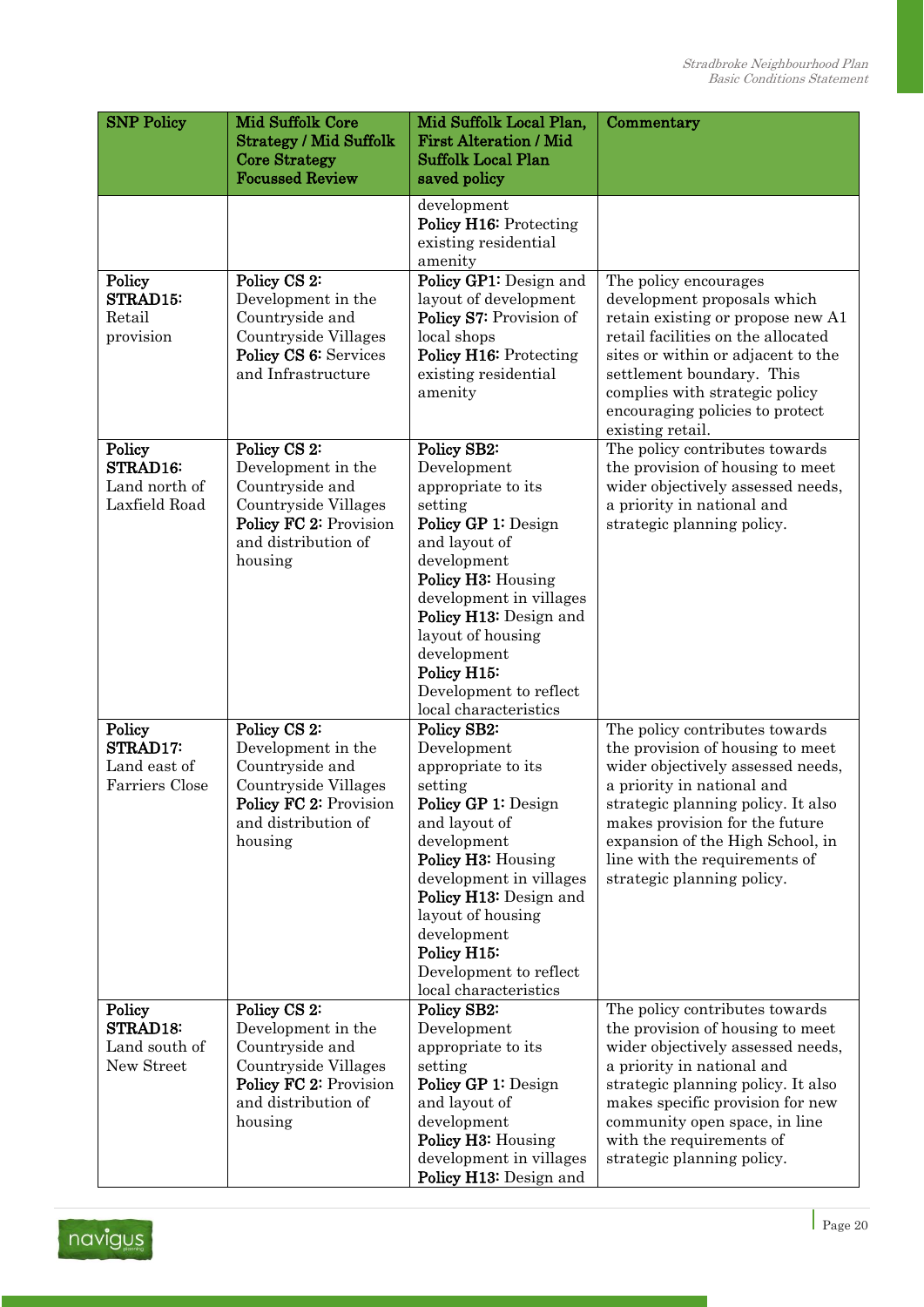| <b>SNP Policy</b>                                | <b>Mid Suffolk Core</b><br><b>Strategy / Mid Suffolk</b><br><b>Core Strategy</b><br><b>Focussed Review</b>                                | Mid Suffolk Local Plan,<br><b>First Alteration / Mid</b><br><b>Suffolk Local Plan</b><br>saved policy                                                                                                                                                                                               | Commentary                                                                                                                                                                                                                                                                                                     |
|--------------------------------------------------|-------------------------------------------------------------------------------------------------------------------------------------------|-----------------------------------------------------------------------------------------------------------------------------------------------------------------------------------------------------------------------------------------------------------------------------------------------------|----------------------------------------------------------------------------------------------------------------------------------------------------------------------------------------------------------------------------------------------------------------------------------------------------------------|
|                                                  |                                                                                                                                           | layout of housing<br>development<br>Policy H15:<br>Development to reflect<br>local characteristics                                                                                                                                                                                                  |                                                                                                                                                                                                                                                                                                                |
| Policy<br>STRAD19:<br>Land south of<br>Mill Lane | Policy CS 2:<br>Development in the<br>Countryside and<br>Countryside Villages<br>Policy FC 2: Provision<br>and distribution of<br>housing | Policy SB2:<br>Development<br>appropriate to its<br>setting<br>Policy GP 1: Design<br>and layout of<br>development<br>Policy H3: Housing<br>development in villages<br>Policy H13: Design and<br>layout of housing<br>development<br>Policy H15:<br>Development to reflect<br>local characteristics | The policy contributes towards<br>the provision of housing to meet<br>wider objectively assessed needs,<br>a priority in national and<br>strategic planning policy. It also<br>makes provision for expansion of<br>education infrastructure, in line<br>with the requirements of<br>strategic planning policy. |
| Policy<br>STRAD20:<br>Land at Grove<br>Farm      | Policy CS 2:<br>Development in the<br>Countryside and<br>Countryside Villages<br>Policy FC 2: Provision<br>and distribution of<br>housing | Policy SB2:<br>Development<br>appropriate to its<br>setting<br>Policy GP 1: Design<br>and layout of<br>development<br>Policy H3: Housing<br>development in villages<br>Policy H13: Design and<br>layout of housing<br>development<br>Policy H15:<br>Development to reflect<br>local characteristics | The policy contributes towards<br>the provision of housing to meet<br>wider objectively assessed needs,<br>a priority in national and<br>strategic planning policy.                                                                                                                                            |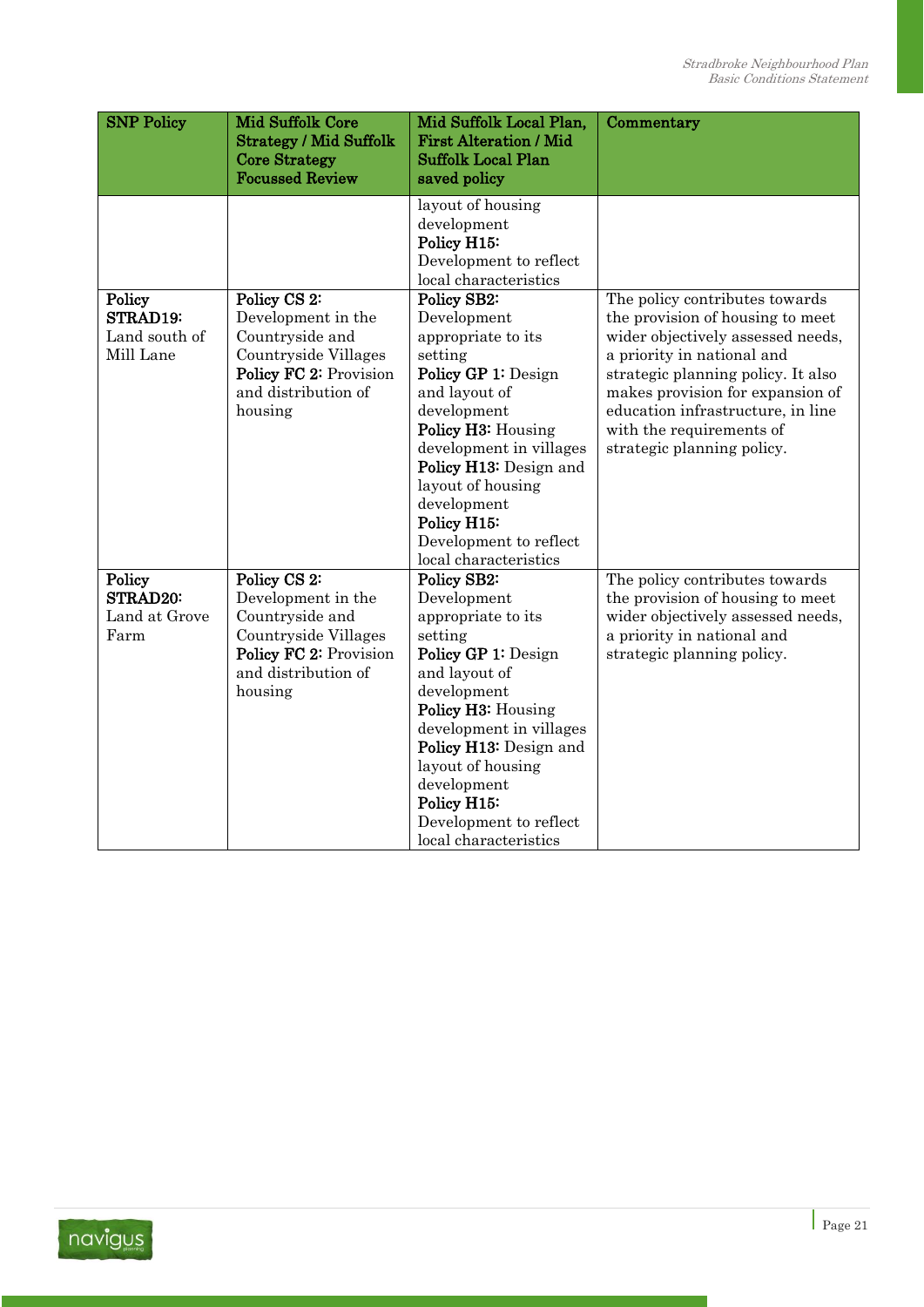## <span id="page-21-0"></span>5. Basic Condition 6 – Conformity with EU Obligations

- 5.1. The Neighbourhood Development Plan has regard to the fundamental rights and freedoms guaranteed under the European Convention on Human Rights and complies with the Human Rights Act.
- 5.2. The Stradbroke Neighbourhood Plan Steering Group undertook a formal Strategic Environmental Assessment (SEA) screening process in January 2018. It prepared a Screening Report which considered that the policies in the Regulation 14 version of the SNP could result in there being a significant impact on the environment. Therefore an SEA was required. This Screening Report is included in the evidence base document. It was consulted on by Stradbroke Parish Council with the statutory bodies (Environment Agency, Natural England and Historic England). A response was received from Historic England which agreed with this view. No response was received from the other statutory bodies. MSDC agreed with this view and prepared a Screening Opinion which stated that an SEA was required. This Screening Opinion is included in as part of the documents submitted at Regulation 16 stage.
- 5.3. The SEA process began with a Scoping Report which identified the baseline characteristics of the Neighbourhood Area followed by a full Sustainability Appraisal (SA) that considered reasonable alternatives. Subsequently minor amendments were made to the SA taking into account comments received from the statutory bodies.
- 5.4. The SEA concluded that the plan policies were unlikely to have significant impacts on the environment. The document is included as part of the suite of Regulation 16 Submission documents.

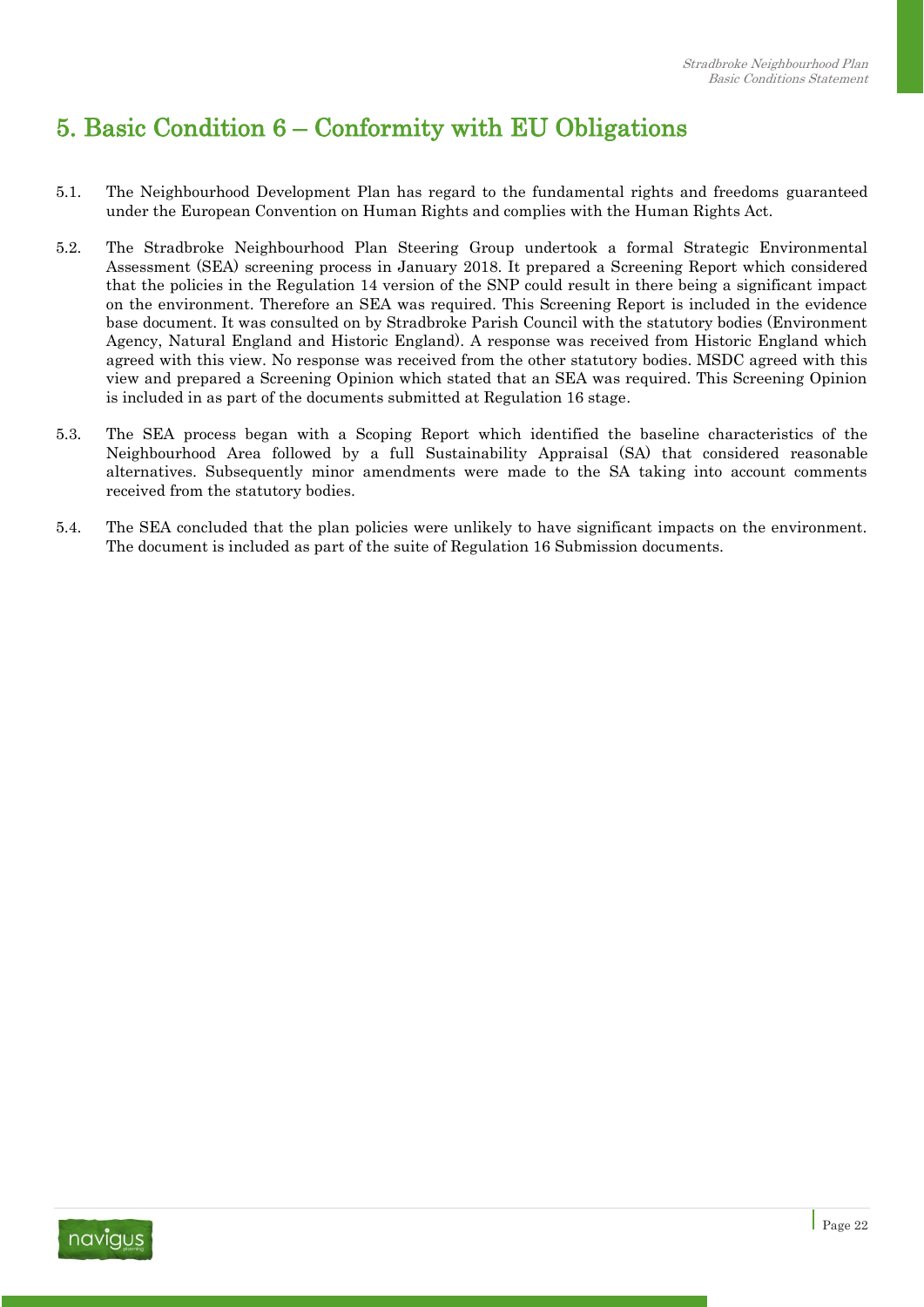### <span id="page-22-0"></span>6. Basic Condition 7 – Conformity with the Prescribed Conditions

- 6.1. Under Directive 92/43/EEC, also known as the Habitats Directive4, it must be ascertained whether the draft Plan is likely to have significant effects on a European site designated for its nature conservation interest. The Directive is implemented by the Conservation of Habitats and Species Regulations 2010. Assessments under the regulations are known as Habitats Regulation Assessments (HRA). An appropriate assessment (AA) is required only if the Plan is likely to have significant effects on a European protected species or site. To ascertain whether or not it is necessary to undertake an assessment, a screening process is followed.
- 6.2. The SNP Steering Group prepared an HRA Screening Report dated January 2018 which concluded that the Regulation 14 SNP was not likely to have significant impacts on European protected species or sites. This was consulted on with Natural England but no response was received.
- 6.3. MSDC agreed with the SNP Steering Group and prepared a Screening Opinion which stated that an HRA was not required. This Screening Opinion is included in as part of the documents submitted at Regulation 16 stage.
- 6.4. Whilst minor amendments to the SNP have been made following the Regulation 14 consultation, this would result in the same effects (i.e. none) on any European site. Therefore the HRA Screening Opinion remains valid.

Directive 92/43/EEC 'on the conservation of natural habitats and of wild fauna and flora': [http://eur-lex.europa.eu/legal](http://eur-lex.europa.eu/legal-content/EN/TXT/?uri=CELEX%3A31992L0043)[content/EN/TXT/?uri=CELEX:31992L0043.](http://eur-lex.europa.eu/legal-content/EN/TXT/?uri=CELEX%3A31992L0043)



 $\overline{a}$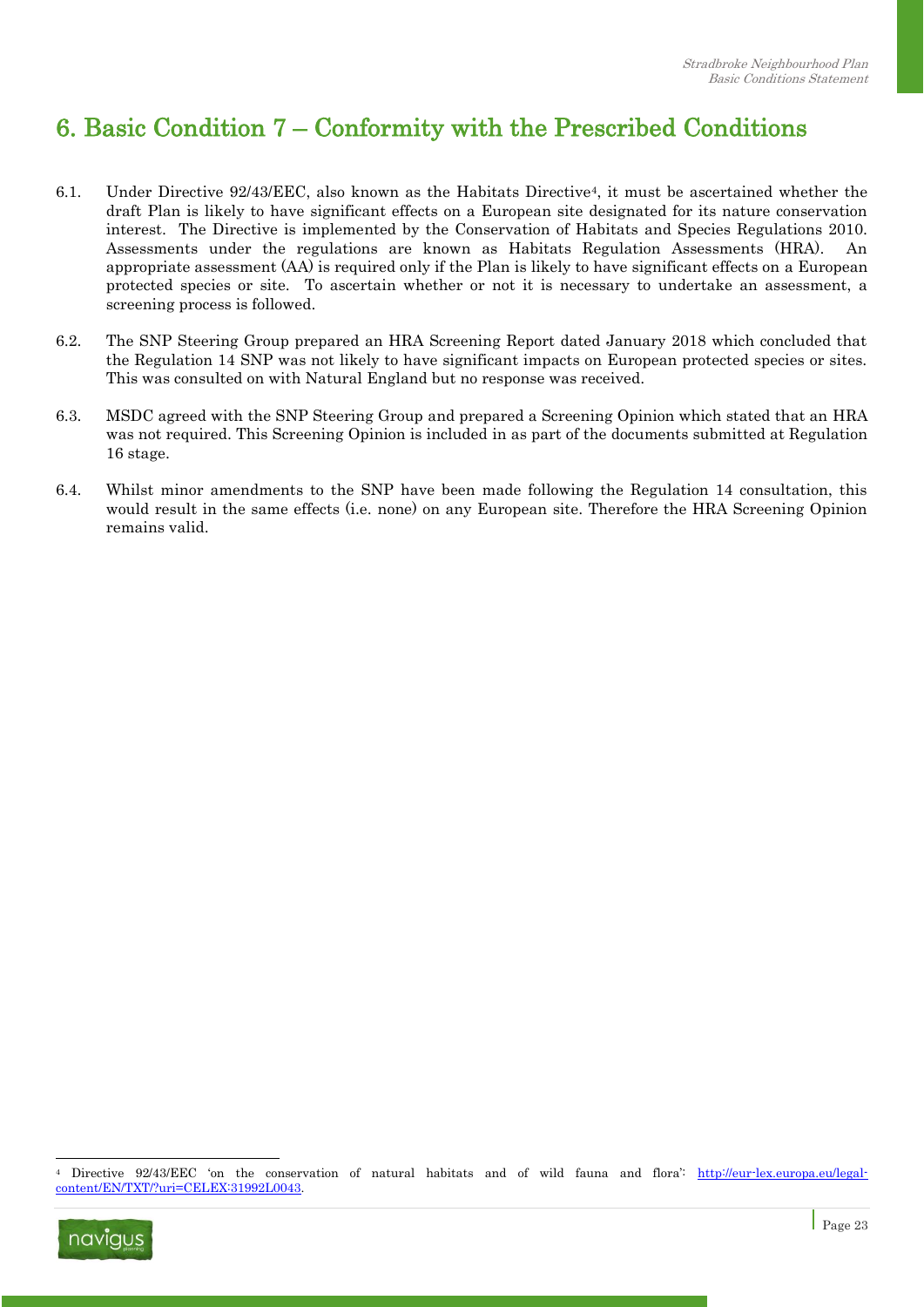## <span id="page-23-0"></span>7. Conclusion

7.1. The relevant Basic Conditions as set out in Schedule 4B to the TCPA 1990 are considered to be met by the Stradbroke Neighbourhood Plan and all the policies therein. It is therefore respectfully suggested to the Examiner that the Stradbroke Neighbourhood Plan complies with Paragraph 8(1)(a) of Schedule 4B of the Act.